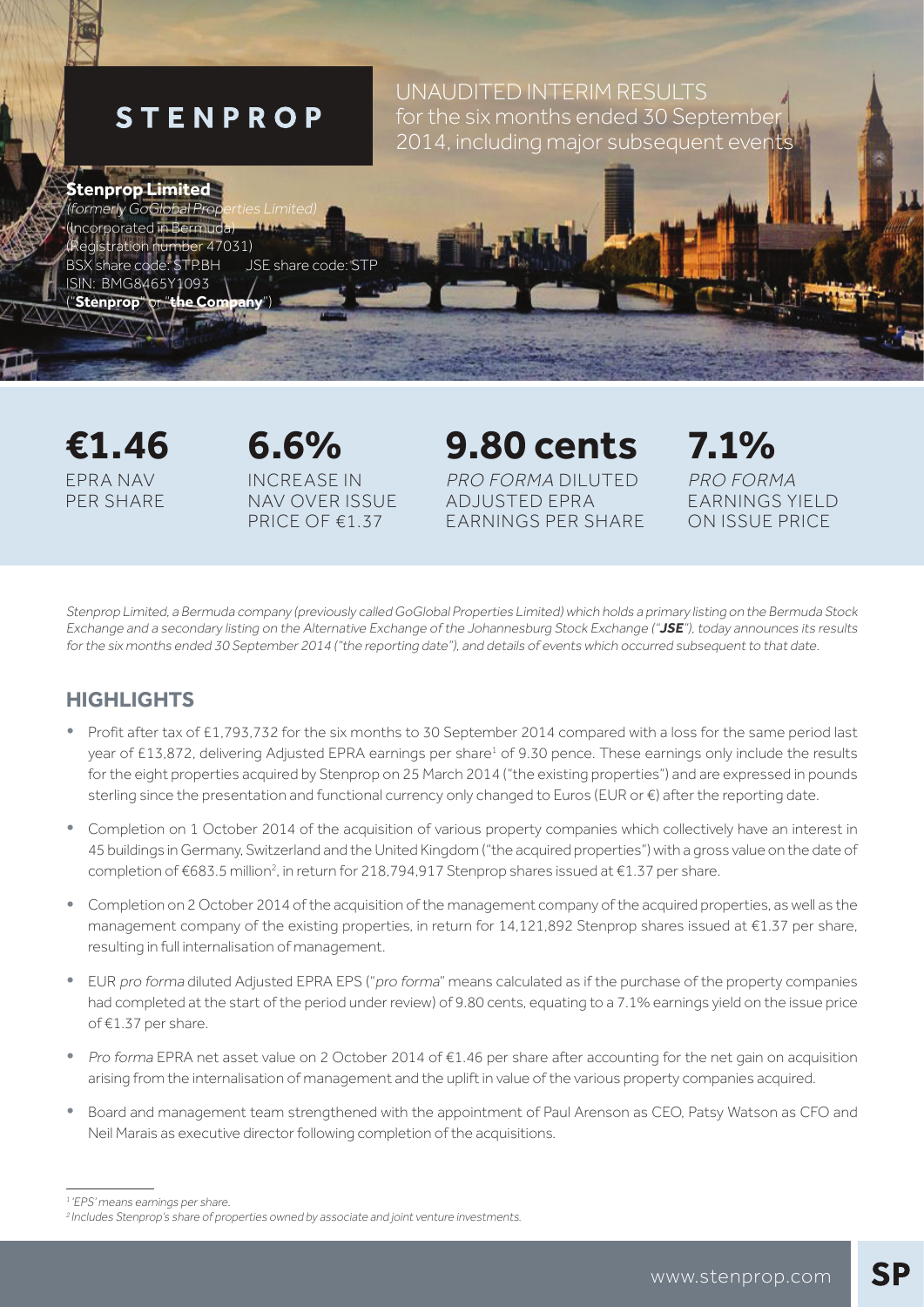## **Commentary**

### **General information**

Stenprop was incorporated in Bermuda on 26 October 2012. It was listed on the Bermuda Stock Exchange on 15 March 2013 and, following approval from the South African Reserve Bank, it concluded an inward listing on the Alternative Exchange of the Johannesburg Stock Exchange on 29 April 2013. Formerly known as GoGlobal Properties Limited, it changed its name to Stenprop Limited on 9 October 2014. The functional and presentation currency of Stenprop and its subsidiaries ("the Group") has been redenominated from GBP to Euro (EUR) from 2 October 2014.

#### **Investment strategy**

Stenprop currently focuses on property investment in the United Kingdom, Germany and Switzerland. It does not intend to pursue development exposure other than value add asset management and related development of existing assets to protect and improve capital values. It intends to distribute most of its earnings which are available for distribution on a bi-annual basis.

#### **Performance**

The earnings for the period to 30 September 2014 only include the results for the eight properties acquired by Stenprop on 25 March 2014. Profit after tax was £1,793,732 compared with a loss of £13,872 for the same six-month period last year, as a result of the acquisition of the eight properties.

#### **Acquisitions subsequent to 30 September 2014**

Shareholders are referred to the announcements released on 7 August 2014 and 2 October 2014 setting out the details of the following acquisitions:

- various property companies which collectively have an interest in 45 properties in Germany, Switzerland and the United Kingdom (the 'property companies');
- the Stenham Property management business;
- various cash holding entities; and
- the external investment manager, Apex Hi (UK) Limited.

The total purchase consideration for the acquisition of the property companies was calculated with reference to the net asset value of the property companies as at 31 March 2014 and amounted to €281.0 million. The purchase consideration for the Stenham Property management business was €15.6 million and the purchase consideration for Apex Hi (UK) Limited was €3.8 million. The purchase consideration for the cash holding subsidiaries was €18.4 million.

The purchase consideration for the acquisitions was funded by the issue of 232,916,809 new Stenprop ordinary shares to the value of €318,791,449 on the Bermuda Stock Exchange at an issue price of €1.37 per share, which was the Euro equivalent of the net asset value per share of Stenprop as at 31 March 2014.

Deferred consideration in relation to the acquisition of the Stenham Property management business is estimated to be €1,444,969 and relates to the vendor's right to receive a share of pre-existing exit and performance fees on certain assets managed by the acquired business on behalf of third parties.

The acquisition of the management companies was contingent on the completion of the purchase of the property companies and was therefore considered a linked transaction in terms of IFRS 3: Business combinations. From a Group perspective, the fair value of the combined identifiable net assets on acquisition date exceeded the summation of the consideration and no goodwill has been recognised.

Following the completion of the acquisition of the property companies on 1 October 2014, Stenprop has an interest in 53 properties valued at €720 million<sup>3</sup> with 39% in the United Kingdom, 41% in Germany and 20% in Switzerland (by value). The portfolio, which has a gross lettable area of approximately 230,000<sup>3</sup> m<sup>2</sup> and net annual rent of €41 million<sup>3</sup>, is predominantly in the office and retail sectors which account for 47% and 37% of rental income respectively.

### **Top five properties by value following completion of the acquisitions on 1 October 2014**

| Property                | <b>Market</b><br>value<br>$(\epsilon$ 'million) | <b>Ownership</b><br><i>interest</i><br>$\%$ | <b>Sector</b> | Lettable<br>area $(m2)$ | <b>Annualised</b><br>gross rental<br><b>(Stenprop</b><br>share)<br>(€'million) | Let by<br>area<br>(%) | Weighted<br>average<br>unexpired<br>lease term<br>(years) |
|-------------------------|-------------------------------------------------|---------------------------------------------|---------------|-------------------------|--------------------------------------------------------------------------------|-----------------------|-----------------------------------------------------------|
| Pilgrim Street, London  | 95.5                                            | 100                                         | Office        | 9.668                   | 5.41                                                                           | 100.0                 | 6.6                                                       |
| Euston House, London    | 81.7                                            | 100                                         | Office        | 9.947                   | 3.64                                                                           | 84.5                  | 4.3                                                       |
| Chiswell Street, London | 55.9                                            | 100                                         | Office        | 7.039                   | 3.02                                                                           | 100.0                 | 1.7                                                       |
| Nova Eventis, Leipzig   | 279.7                                           | 28.1                                        | Retail        | 96,403                  | 5.96                                                                           | 98.6                  | 3.4                                                       |
| Bleichenhof, Hamburg    | 119.4                                           | 94.9                                        | Mixed use     | 20,041                  | 5.97                                                                           | 98.3                  | 5.0                                                       |

<sup>3</sup>Includes the eight properties acquired by Stenprop on 25 March 2013 and Stenprop's share of the properties held within the associate and joint venture investments.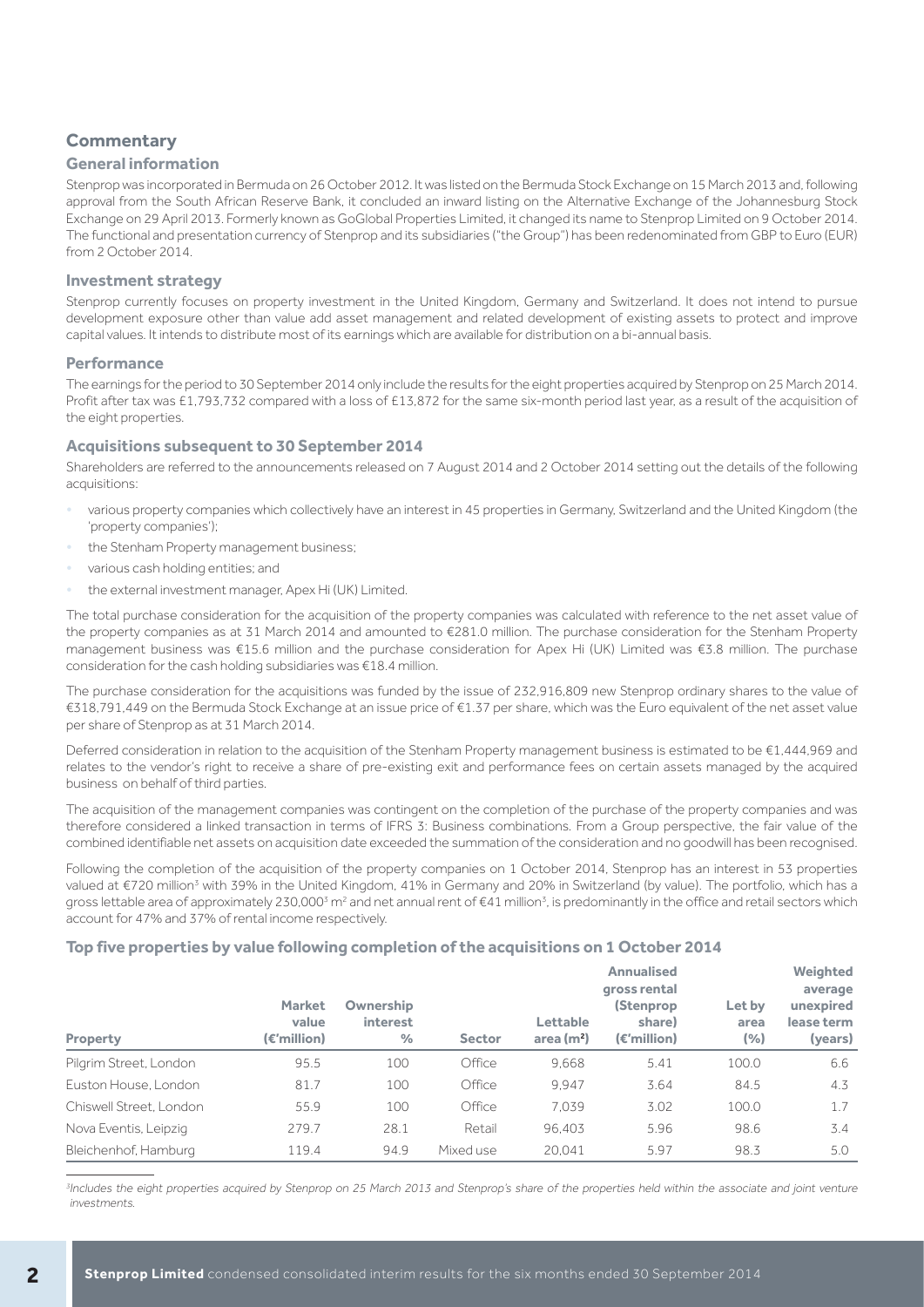The net asset value of the investment in these five properties accounts for 60 % of the total IFRS net asset value. The net asset value of the investment in the three Central London properties accounts for 40% of the total IFRS net asset value.

### **Financial review**

### **Earnings**

The earnings for the period to 30 September 2014 only include the results for the eight properties acquired by Stenprop on 25 March 2014. They are expressed in GBP. Basic earnings attributable to shareholders was £1,793,732 (Headline earnings: £743,732) compared with a basic and Headline loss of £13,872 for the same six-month period last year, delivering a basic EPS of 22.40 pence and Headline EPS of 9.30 pence ( 30 September 2013: basic and Headline loss per share of 10.02 pence).

Whilst the completion date of the acquisition by Stenprop of the various property companies was 1 October 2014, which is when all material conditions were met, the transaction was effective from 1 April 2014, which is the date at which the price of the property companies was determined. All trading results for the six months from 1 April 2014 in the property companies, and any changes in values, were therefore for the benefit of Stenprop. As a result, the fair value of the net assets acquired was greater than the consideration paid and hence this has been recorded as a Gain on Acquisition in the pro forma consolidated statement of comprehensive income on the acquisition date. In order to provide more transparency on the performance of the acquired properties and to provide a more comprehensive view of the composition of the Gain on Acquisition, a pro forma condensed consolidated statement of comprehensive income in EUR for the six-month period to 2 October 2014, being the date on which the acquisition of the various property companies and the management companies completed, has been presented.

Earnings per share is calculated on the weighted average number of shares in issue and the profit/(loss) attributable to shareholders.

The EUR pro forma basic earnings attributable to ordinary shareholders for the six-month period to 2 October 2014 are €9,189,237, after accounting for the net gain on acquisition arising from the internalisation of management and the uplift in value of the various property companies acquired. This equates to a basic EPS of 7.38 cents. The earnings for the two days between the reporting date (30 September 2014) and 2 October 2014 have not been included as they are considered immaterial. The EUR pro forma Headline earnings are €11,165,017 equating to a Headline diluted EPS of 8.96 cents.

In accordance with reporting standards widely adopted across the real estate industry in Europe, the board of directors feels it appropriate and useful, in addition to providing the IFRS disclosed earnings, to also disclose EPRA earnings<sup>4</sup>.

Pro forma adjusted EPRA earnings attributable to shareholders are €12,210.651, equating to a pro forma Adjusted EPRA diluted EPS of 9.80 cents. This represents a 7.1% yield on the issue price of €1.37.

Stenprop's policy is to distribute the majority of its earnings available for distribution in the form of bi-annual dividends. It intends to declare its first dividend in the second quarter of 2015, relating to the six months to 31 March 2015, being the first period of trading following the acquisitions.

#### **Net assets**

The net asset value ("NAV") at 30 September 2014 only includes the eight properties acquired by Stenprop on 25 March 2014, expressed in GBP. The property portfolio owned by Stenprop prior to the acquisition was valued by Jones Lang La Salle ("JLL") at time of acquisition and again at the reporting date. As at 30 September 2014, JLL valued the properties at £28.5 million (March 2014: £27.5million). IFRS (basic and diluted) NAV per share (in GBP) at 30 September 2014 is £1.20 (30 September 2013: £0.85 per share).

The pro forma (basic and diluted) IFRS NAV per share after completion of the acquisitions at 2 October 2014 was €1.41.

As is the case with regard to the disclosure of EPRA earnings the board of directors feels that it is appropriate and useful, in addition to IFRS NAV, to also disclose EPRA NAV<sup>5</sup>. The diluted EPRA NAV per share (in GBP) at 30 September 2014 is £1.21 (30 September 2013: £0.85 per share).

The pro forma diluted EPRA NAV per share (in EUR) at 2 October 2014 after completion of the acquisitions is €1.46, which includes the net gain on acquisition arising from the internalisation of management and uplift in value of the various property companies acquired. This compares with the issue price of €1.37 per share at which the consideration shares were issued, representing a 6.6% uplift in value.

<sup>4</sup>The European Public Real Estate Association (EPRA) issued Best Practices Policy Recommendations in August 2011, which provide guidelines for performance measures relevant to real estate companies. Their recommended reporting standards are widely applied across this market, aiming to bring consistency and transparency to the sector. The EPRA earnings measure is intended to show the level of recurring earnings from core operational activities with the purpose of highlighting a Group's underlying operating results from its property rental business and an indication of the extent to which current dividend payments are supported by earnings. The measure excludes unrealised changes in the value of investment properties, gains or losses on the disposal of properties and other items that do not provide an accurate picture of the Group's underlying operational performance. The measure is considered to accurately capture the long term strategy of the Group, and is an indication of the sustainability of dividend payments.

<sup>&</sup>lt;sup>5</sup>The objective of the EPRA NAV measure is to highlight the fair value of net assets on an ongoing, long-term basis. EPRA NAV is used as a reporting measure to better reflect underlying net asset value attributable to shareholders. Assets and liabilities that are not expected to crystallise in normal circumstances such as the fair value of financial derivatives and deferred taxes on property valuation surpluses are therefore excluded. The EPRA measure thus takes into account the fair value of assets and liabilities as at the balance sheet date, other than fair value adjustments to financial instruments, deferred tax and goodwill. As the group has adopted fair value accounting for investment property per IAS40, adjustments to reflect the EPRA NAV include only those relating to the revaluation of financial instruments and deferred tax.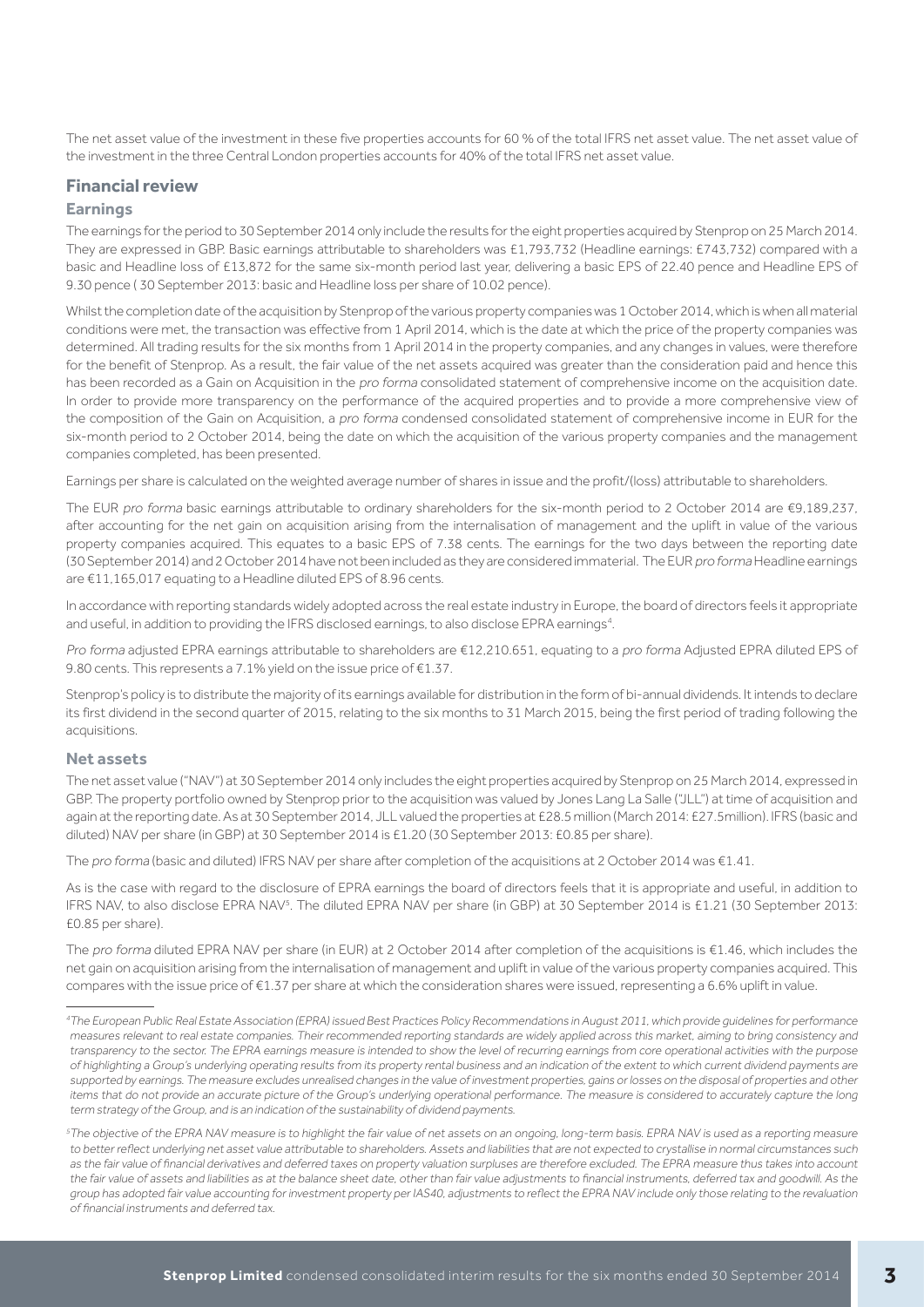#### **Net debt**

Stenprop's loan to value ratio ("LTV") on 30 September 2014 before the acquisitions was 36% (31 March 2014: 37.8%). Following completion of the acquisitions on 2 October, the LTV was 54.6%. This has declined from the estimated LTV of 56.7%<sup>6</sup> at the effective date of the acquisitions as a result of amortisation of loans and an increase in values. Stenprop is targeting an LTV of no more than 50%. The net debt to value ratio, being net liabilities over total property value at 2 October 2014 is 47.8%.

The all-in contracted weighted average cost of debt is 3.06%. After taking into account the amortisation of the swap contract liabilities acquired by Stenprop as part of the acquisition of the various property companies, the effective weighted average cost of debt is 2.3%.

Stenprop does not take speculative positions on interest rate contracts and generally takes interest rate hedges on all of its debt.

The weighted average duration to expiry of the current debt packages is 2.18 years from 30 September 2014, and includes amortisation payments of €9.8 million per annum. Stenprop is currently in discussions with the lenders on the Swiss properties to reduce gearing, remove amortisation and extend the debt from maturity in 2017 for up to a further four years to 2021. It is intended that all new debt will be taken on a non-amortising basis.

#### **Prospects**

Should current economic conditions prevail, net operating income for the next six months is expected to be broadly similar to that reflected in the pro forma income statement for the first six months to 2 October 2014. This general forecast has not been reported on by the external auditors.

#### **Changes to the board**

Upon completion of the acquisition of the property companies and management companies on 1 and 2 October 2014 respectively, Paul Arenson was appointed CEO of Stenprop, Patsy Watson was appointed CFO and Neil Marais was appointed executive director. All were key members of the management team of Stenham Property, the management company acquired by Stenprop, and have strong track records in the real estate environment. Michael Fienberg and Stephen Ball were appointed as independent non-executive directors on 2 October 2014, both of whom previously served on the boards of the various entities which owned the acquired properties.

Gerald Leissner remains as non-executive Chairman of the board, and James Keyes and David Brown remain as non-executive directors. Sean Melnick, David Smith, Hennie Esterhuizen and Cobus Josling all resigned from the board on 2 October 2014.

On 10 December 2014 Mandy Yachad was appointed to the board as a non-executive director.

<sup>&</sup>lt;sup>6</sup>(being the ratio disclosed in the circulars sent to shareholders of the vendors of the property companies and based on the pro forma balance sheet contained therein).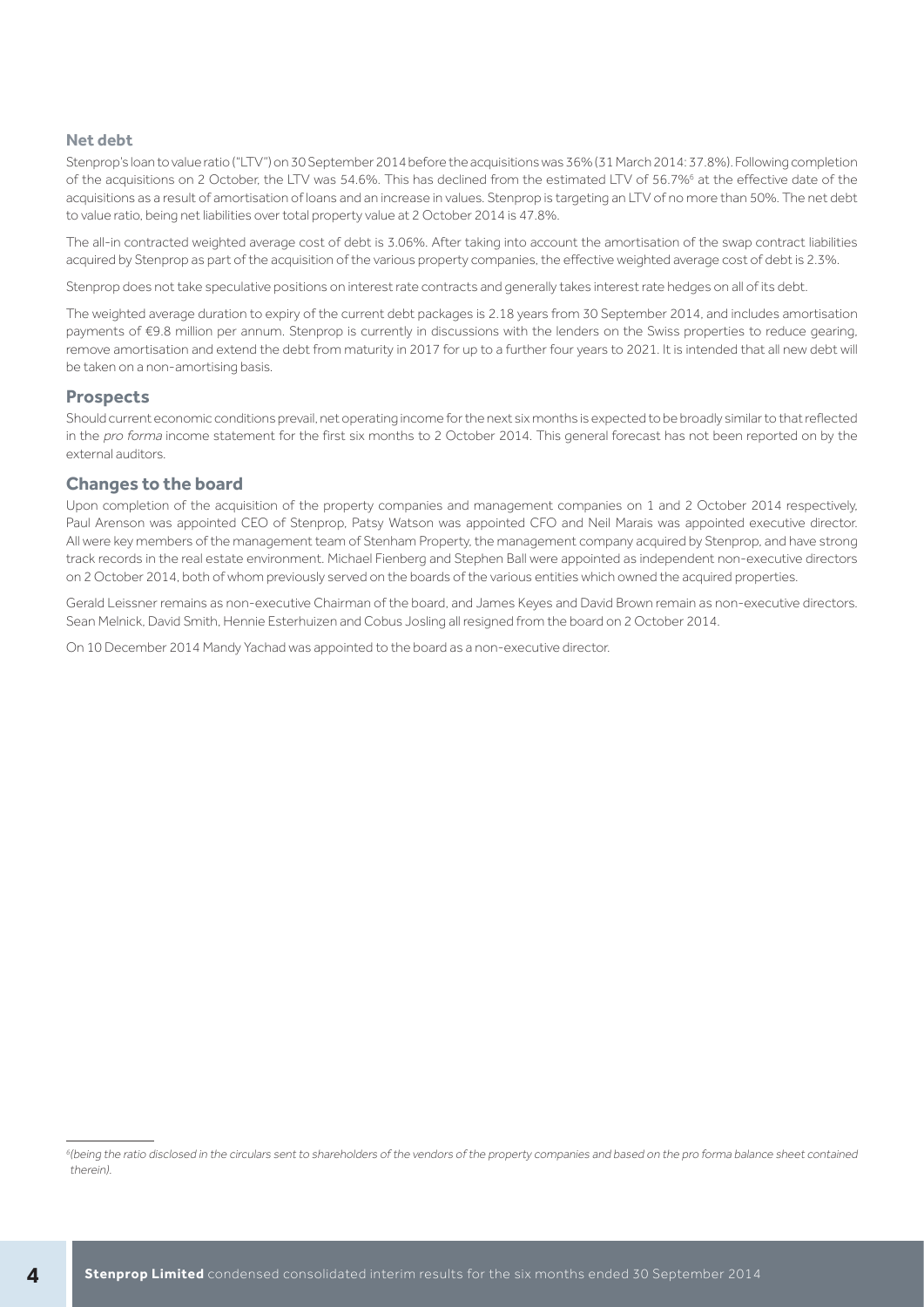## **Independent review report to Stenprop Limited**

We have been engaged by the Company to review the condensed set of financial statements in the half-yearly financial report for the six months ended 30 September 2014 which comprises the consolidated income statement, the consolidated balance sheet, the consolidated statement of financial position, statement of changes in equity, the cash flow statement and related notes 1 to 13. We have read the other information contained in the half-yearly financial report and considered whether it contains any apparent misstatements or material inconsistencies with the information in the condensed set of financial statements.

This report is made solely to the Company in accordance with International Standard on Review Engagements (UK and Ireland) 2410 "Review of Interim Financial Information performed by the Independent Auditor of the Entity" issued by the Auditing Practices Board. Our work has been undertaken so that we might state to the Company those matters we are required to state to it in an independent review report and for no other purpose. To the fullest extent permitted by law, we do not accept or assume responsibility to anyone other than the Company, for our review work, for this report, or for the conclusions we have formed.

#### **Directors' responsibilities**

The half-yearly financial report is the responsibility of, and has been approved by, the directors. The directors are responsible for preparing the half-yearly financial report.

As disclosed in note 1, the annual financial statements of the group are prepared in accordance with International Financial Reporting Standards. The condensed set of financial statements included in this half-yearly financial report has been prepared in accordance with International Accounting Standard 34, "Interim Financial Reporting,".

### **Our responsibility**

Our responsibility is to express to the company a conclusion on the condensed set of financial statements in the half-yearly financial report based on our review.

#### **Scope of review**

We conducted our review in accordance with International Standard on Review Engagements (UK and Ireland) 2410 "Review of Interim Financial Information performed by the Independent Auditor of the Entity" issued by the Auditing Practices Board for use in the United Kingdom. A review of interim financial information consists of making inquiries, primarily of persons responsible for financial and accounting matters, and applying analytical and other review procedures. A review is substantially less in scope than an audit conducted in accordance with International Standards on Auditing (UK and Ireland) and consequently does not enable us to obtain assurance that we would become aware of all significant matters that might be identified in an audit. Accordingly, we do not express an audit opinion.

### **Conclusion**

Based on our review, nothing has come to our attention that causes us to believe that the condensed set of financial statements in the half-yearly financial report for the six months ended 30 September 2014 is not prepared, in all material respects, in accordance with International Accounting Standard 34.

**Deloitte LLP** Chartered Accountants and Statutory Auditor St Peter Port, Guernsey 10 December 2014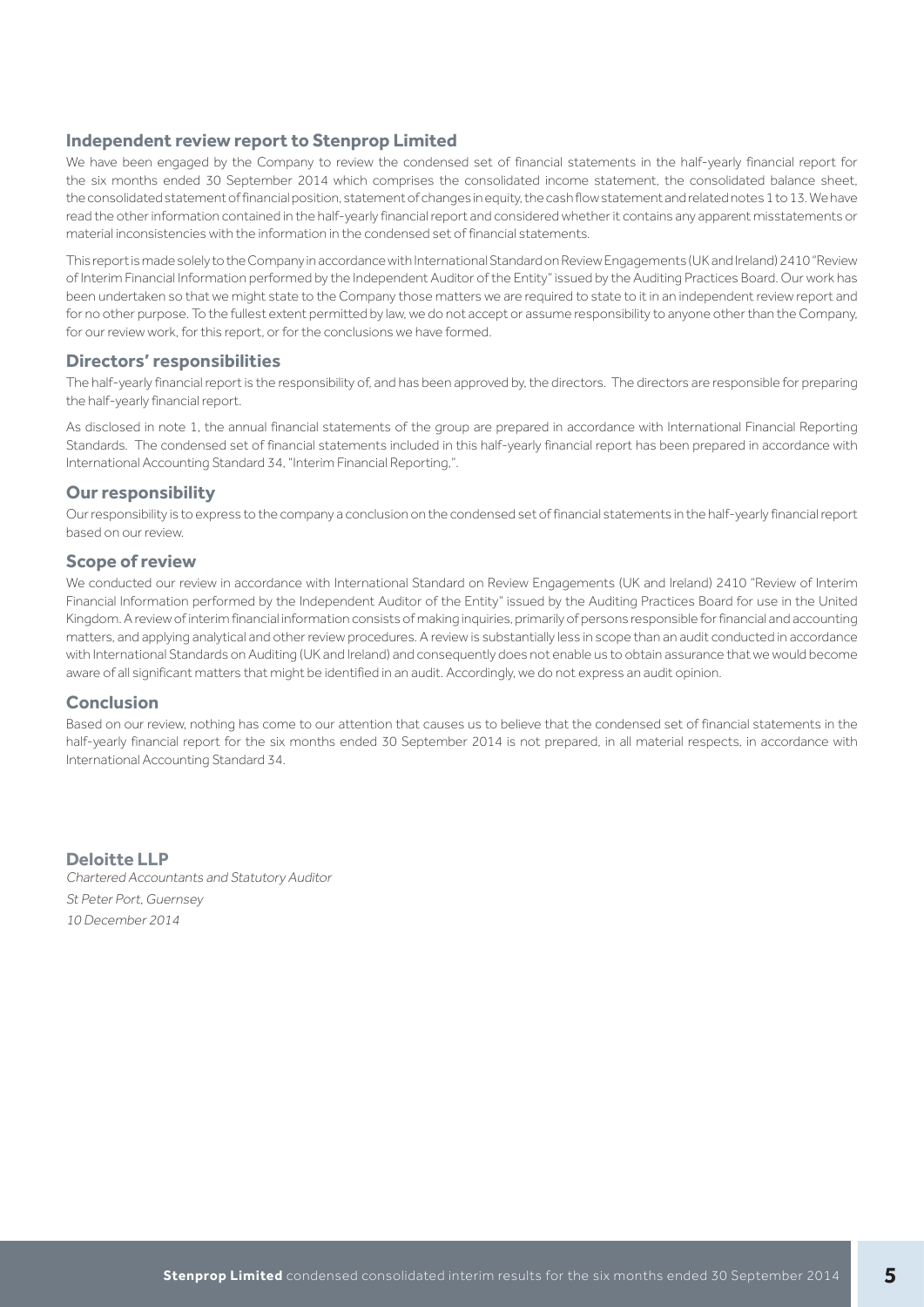## **Condensed consolidated statement of comprehensive income**

|                                                    |                | <b>IFRS</b>      | <b>IFRS</b>      |                | <b>IFRS</b>      | Pro forma*       |
|----------------------------------------------------|----------------|------------------|------------------|----------------|------------------|------------------|
|                                                    |                | <b>Unaudited</b> | <b>Unaudited</b> | <b>IFRS</b>    | <b>Unaudited</b> | <b>Unaudited</b> |
|                                                    |                | for the          | for the          | <b>Audited</b> | for the          | for the          |
|                                                    |                | six-month        | six-month        | for the        | six-month        | six-month        |
|                                                    |                | period           | period           | period         | period           | period           |
|                                                    |                | ending           | ending           | ended          | ending           | ending           |
|                                                    |                | 30/9/2014        | 30/9/2013        | 31/3/2014      | 2/10/2014        | 2/10/2014        |
|                                                    | <b>Notes</b>   | £                | £                | £              | <b>EUR</b>       | <b>EUR</b>       |
| Net rental income                                  | $\overline{c}$ | 1,371,599        |                  | 45,052         | 1,704,899        | 16,381,698       |
| Management fee income                              |                |                  |                  |                |                  | 67,049           |
| Operating costs                                    | 3              | (289, 455)       | (30,042)         | (91, 168)      | (359, 795)       | (2,601,659)      |
| <b>Net operating income/(loss)</b>                 |                | 1,082,144        | (30, 042)        | (46, 116)      | 1,345,104        | 13,847,088       |
| Fair value movement on investment properties       | $\overline{4}$ | 1,050,000        |                  |                | 1,305,150        | 12,496,648       |
| Reversal of provision for selling costs            | 4              |                  |                  |                |                  | 5,612,458        |
| Income from associates                             | 5              |                  |                  |                |                  | 1,160,970        |
| Fair value movement in joint venture               | 6              |                  |                  |                |                  | 1,108,348        |
| Impairment of goodwill                             | 13             |                  |                  | (8,038)        |                  | (19, 374, 000)   |
| <b>Profit from operations</b>                      |                | 2,132,144        | (30, 042)        | (54, 154)      | 2,650,254        | 14,851,512       |
| Gain on acquisition                                | 13             |                  |                  |                | 9,656,861        |                  |
| Other gains and losses                             |                | 12,030           | 16.170           | 39,937         | 14,954           | 23,281           |
| Net gain from fair value of financial liabilities  |                |                  |                  |                |                  | 213,781          |
| Net finance costs                                  |                | (224, 682)       |                  | (10, 164)      | (279, 278)       | (5,050,782)      |
| Profit/(loss) for the period before taxation       |                | 1,919,492        | (13, 872)        | (24, 381)      | 12,042,791       | 10,037,792       |
| Taxation                                           |                | (125, 760)       |                  | (6, 543)       | (156, 320)       | (773, 914)       |
| Profit/(loss) for the period after taxation        |                | 1,793,732        | (13, 872)        | (30, 924)      | 11,886,471       | 9,263,878        |
| Profit/(loss) attributable to:                     |                |                  |                  |                |                  |                  |
| Equity holders                                     |                | 1,793,732        | (13, 872)        | (30, 924)      | 11,886,471       | 9,189,237        |
| Non-controlling interest                           |                |                  |                  |                |                  | 74,641           |
| <b>Other comprehensive income:</b>                 |                |                  |                  |                |                  |                  |
| Fair value movement on interest rate swaps         |                | 10,490           |                  | 3,719          | 13,427           | 13,427           |
| Foreign currency translation reserve               |                |                  |                  |                |                  | 2,647,841        |
| Total comprehensive profit/(loss) for the period   |                | 1,804,222        | (13, 872)        | (27, 205)      | 11,899,898       | 11,925,146       |
| Total comprehensive profit/(loss) attributable to: |                |                  |                  |                |                  |                  |
| Equity holders                                     |                | 1,804,222        | (13, 872)        | (27, 205)      | 11,899,898       | 11,899,898       |
| Non-controlling interest                           |                |                  |                  |                |                  | 25,248           |
| <b>Earnings per share</b>                          |                | pence            | pence            | pence          | cents            | cents            |
| <b>IFRS EPS</b>                                    | $\overline{7}$ | 22.44            | (10.02)          | (5.80)         | 9.55             | 7.38             |
| <b>IFRS Diluted EPS</b>                            | 7              | 22.44            | (10.02)          | (5.80)         | 9.54             | 7.38             |
| Adjusted EPRA EPS                                  | 7              | 9.30             | (10.02)          | (5.80)         | 1.77             | 9.81             |
| Adjusted EPRA Diluted EPS                          | 7              | 9.30             | (10.02)          | (5.80)         | 1.76             | 9.80             |
| Headline EPS                                       | 7              | 9.30             | (10.02)          | (4.29)         | 0.74             | 8.97             |
| Headline Diluted EPS                               | $\overline{7}$ | 9.30             | (10.02)          | (4.29)         | 0.74             | 8.96             |

The accompanying notes form an integral part of these condensed interim financial statements.

\*Readers are referred to note 1 where the basis of preparation of the pro forma information is explained.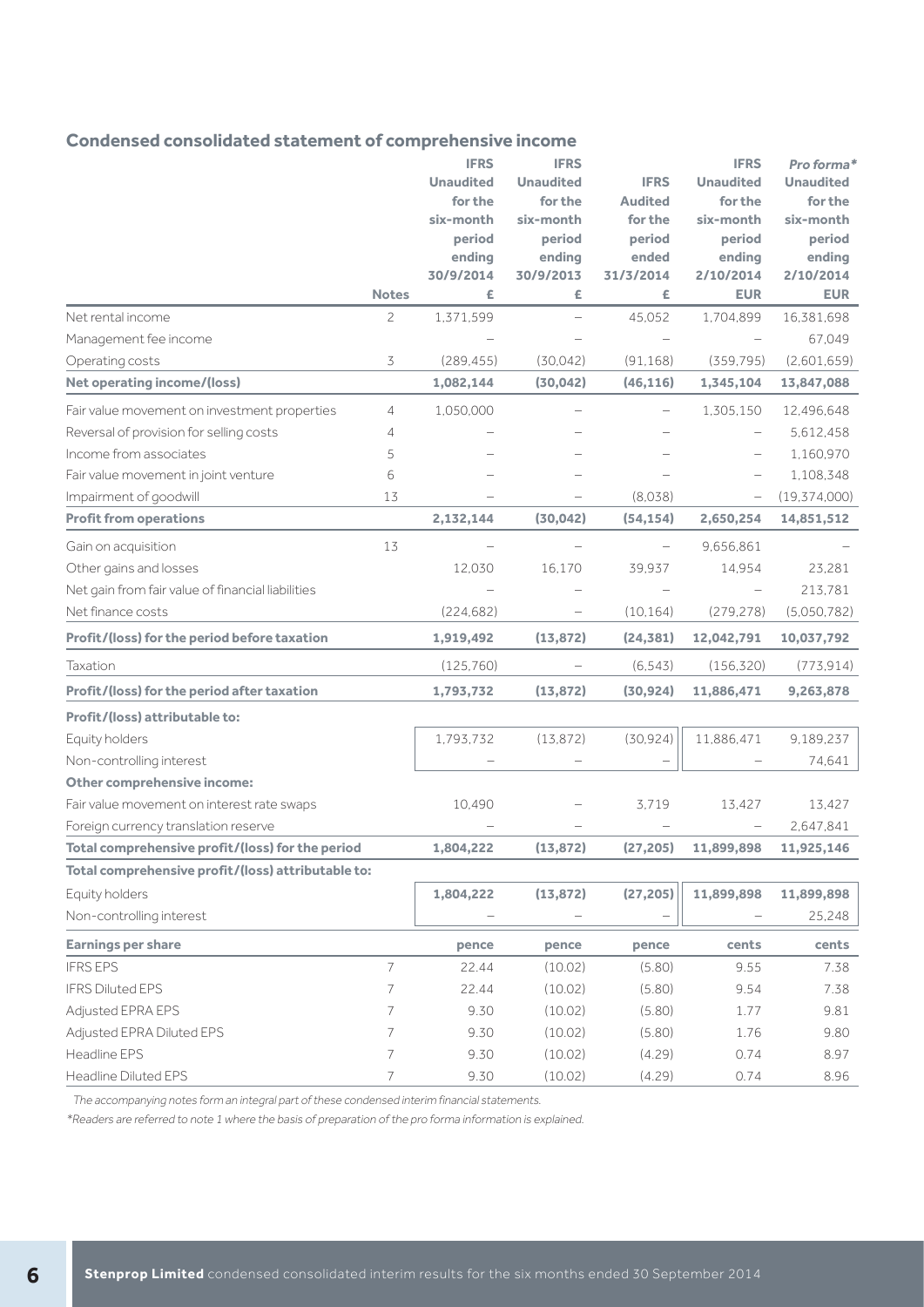## **Consolidated statements of financial position**

|                                                  |              | <b>IFRS</b><br><b>Unaudited</b> | <b>IFRS</b><br><b>Unaudited</b> | <b>IFRS</b><br><b>Audited</b> | Pro forma*<br><b>Unaudited</b> |
|--------------------------------------------------|--------------|---------------------------------|---------------------------------|-------------------------------|--------------------------------|
|                                                  | <b>Notes</b> | 30/9/2014<br>£                  | 30/9/2013<br>£                  | 31/3/2014<br>£                | 2/10/2014<br><b>EUR</b>        |
| <b>ASSETS</b>                                    |              |                                 |                                 |                               |                                |
| Investment properties                            | 4            | 28,550,000                      |                                 | 27,500,000                    | 614,089,164                    |
| Investment in associates                         | 5            |                                 |                                 |                               | 35,113,357                     |
| Investment in listed securities                  |              | 245,466                         | 216,767                         | 236,766                       | 314,196                        |
| Investment in joint venture                      | 6            |                                 |                                 |                               | 8,947,650                      |
| Property, plant and equipment                    |              |                                 |                                 |                               | 9.801                          |
| <b>Total non current assets</b>                  |              | 28,795,466                      | 216,767                         | 27,736,766                    | 658,474,168                    |
| Cash                                             |              | 1,778,344                       | 273,443                         | 1,380,526                     | 44,532,483                     |
| Accounts receivable                              |              | 143,213                         |                                 | 212,931                       | 2,944,198                      |
| Other debtors                                    |              | 20,643                          |                                 |                               | 546,559                        |
| Prepayments                                      |              | 58,500                          | 895                             |                               | 410,637                        |
| <b>Total current assets</b>                      |              | 2,000,700                       | 274,338                         | 1,593,457                     | 48,433,877                     |
| <b>Total assets</b>                              |              | 30,796,166                      | 491,105                         | 29,330,223                    | 706,908,045                    |
| <b>Equity and liabilities</b>                    |              |                                 |                                 |                               |                                |
| <b>Capital and reserves</b>                      |              |                                 |                                 |                               |                                |
| Share capital                                    | 8            | 16                              | 1                               | 16                            | 319                            |
| Share premium                                    | 8            | 17,432,936                      | 439,999                         | 17,460,730                    | 339,898,351                    |
| Retained earnings                                |              | 1,839,428                       | (13, 872)                       | (30, 924)                     | 11,944,962                     |
| Profit and loss for the period                   |              | 1,839,428                       | (13, 872)                       | (30, 924)                     | 2,288,101                      |
| Profit and loss - Gain on acquisition            |              |                                 |                                 |                               | 9,656,861                      |
| Hedging and translation reserve                  |              |                                 |                                 |                               | 66,368                         |
| Cash flow hedge reserve                          |              | (62, 411)                       | $\qquad \qquad -$               | 3.719                         | (79, 886)                      |
| Total equity attributable to equity shareholders |              | 19,209,969                      | 426,128                         | 17,433,541                    | 351,830,114                    |
| <b>Non-controlling Interest</b>                  |              |                                 |                                 |                               | 1,749,801                      |
| <b>Total equity</b>                              |              | 19,209,969                      | 426,128                         | 17,433,541                    | 353,579,915                    |
| <b>Non-current liabilities</b>                   |              |                                 |                                 |                               |                                |
| <b>Bank loans</b>                                | 9            | 10.364.606                      |                                 | 10,400,000                    | 326.909.275                    |
| Derivative financial instruments                 |              | 62,411                          |                                 | 72,901                        | 4,544,753                      |
| Other loan and interest                          |              |                                 |                                 |                               | 22,093                         |
| <b>Total non-current liabilities</b>             |              | 10,427,017                      | $\overline{\phantom{0}}$        | 10,472,901                    | 331,476,121                    |
| <b>Current liabilities</b>                       |              |                                 |                                 |                               |                                |
| Deferred tax                                     |              |                                 |                                 |                               | 6,532,235                      |
| Accounts payable and accruals                    |              | 1,159,180                       | 64,977                          | 1,423,781                     | 15,319,774                     |
| <b>Total current liabilities</b>                 |              | 1,159,180                       | 64,977                          | 1,423,781                     | 21,852,009                     |
| <b>Total liabilities</b>                         |              | 11,586,197                      | 64,977                          | 11,896,682                    | 353,328,130                    |
| <b>Total equity and liabilities</b>              |              | 30,796,166                      | 491,105                         | 29,330,223                    | 706,908,045                    |
| IFRS net asset value per share                   | 7            | 1.20                            | 0.85                            | 1.09                          | 1.41                           |
| EPRA net asset value per share                   | 7            | 1.21                            | 0.85                            | 1.10                          | 1.46                           |

The accompanying notes form an integral part of these condensed interim financial statements.

\*Readers are referred to note 1 where the basis of preparation of the pro forma information is explained.

The condensed consolidated interim financial statements were approved by the Board of Directors on 10 December 2014.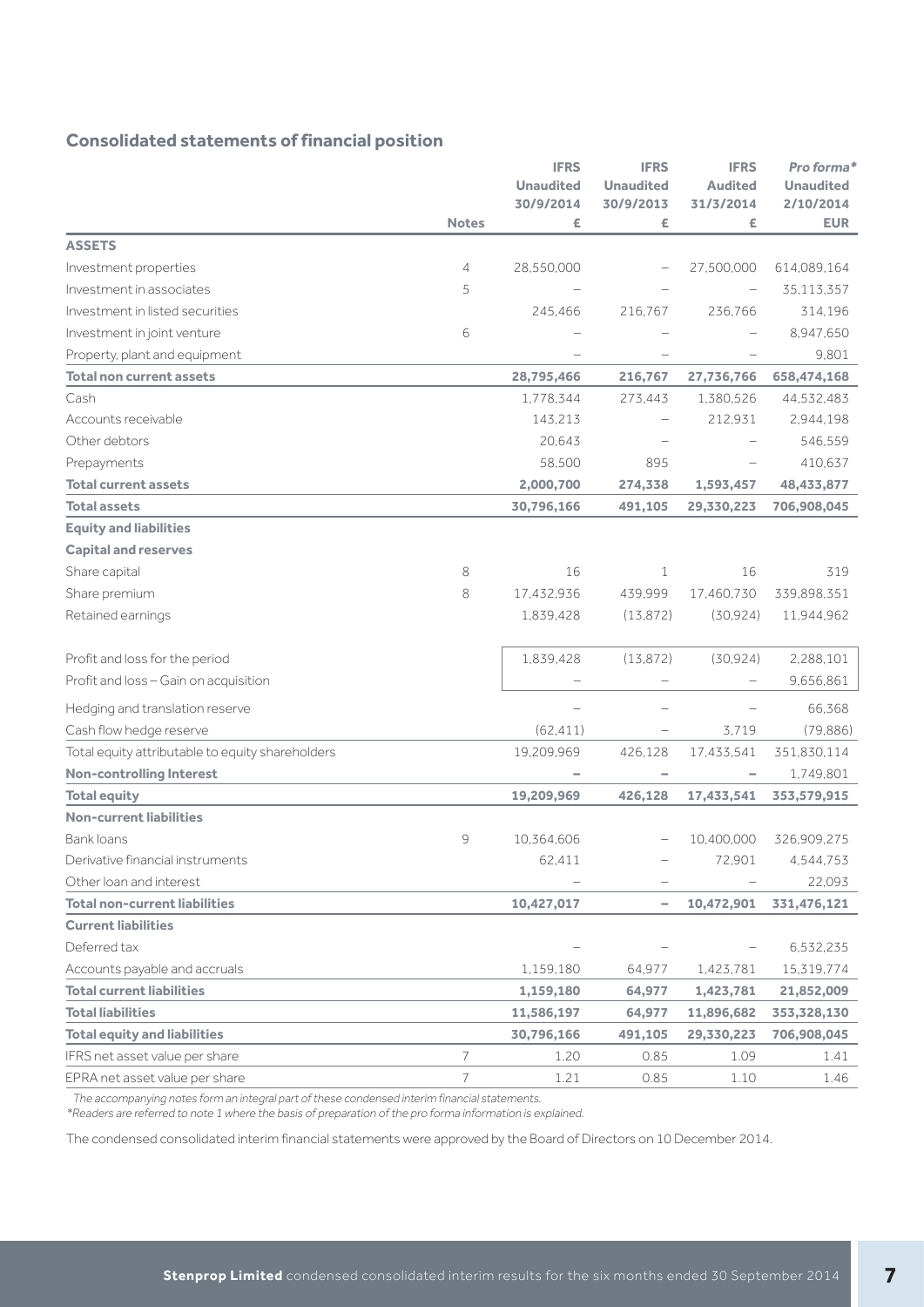## **Condensed consolidated statement of changes in equity**

|                                           |              |              | <b>Cash flow</b> |                 | <b>Attributable</b> |  |
|-------------------------------------------|--------------|--------------|------------------|-----------------|---------------------|--|
|                                           | <b>Share</b> | <b>Share</b> | hedge            | <b>Retained</b> | to owners of        |  |
|                                           | capital      | premium      | reserve          |                 | surplus the company |  |
|                                           | £            | £            | £                | £               | Æ.                  |  |
| Balance at 1 April 2014                   | 16           | 17,460,730   | 3.719            | (30.924)        | 17.433.541          |  |
| Novation of swap contract                 |              |              | (76.620)         | 76.620          |                     |  |
| Acquisition/transaction costs             | -            | (27.794)     |                  |                 | (27.794)            |  |
| Total comprehensive profit for the period |              |              | 10.490           | 1.793.732       | 1.804.222           |  |
| <b>Balance at 30 September 2014</b>       | 16           | 17,432,936   | (62, 411)        | 1,839,428       | 19.209.969          |  |

|                                           | <b>Share</b><br>capital<br>£ | <b>Share</b><br>premium<br>£ | <b>Cash flow</b><br>hedge<br>reserve<br>£ | £         | <b>Attributable</b><br>Retained to owners of<br>deficit the company<br>£ |
|-------------------------------------------|------------------------------|------------------------------|-------------------------------------------|-----------|--------------------------------------------------------------------------|
| Balance at 26 October 2012                |                              |                              |                                           |           |                                                                          |
| Issue of share capital                    |                              | 499.999                      |                                           |           | 500,000                                                                  |
| Listing costs                             | -                            | (60,000)                     |                                           | -         | (60,000)                                                                 |
| Total comprehensive income for the period |                              |                              | -                                         | (13.872)  | (13, 872)                                                                |
| Ordinary dividends paid                   |                              |                              |                                           |           |                                                                          |
| <b>Balance at 30 September 2013</b>       |                              | 439.999                      | -                                         | (13, 872) | 426.128                                                                  |

|                                         | <b>Share</b><br>capital<br>£          | <b>Share</b><br>premium<br>£ | <b>Cash flow</b><br>hedge<br>reserve<br>£ | £                        | <b>Attributable</b><br>Retained to owners of<br>deficit the company<br>£ |
|-----------------------------------------|---------------------------------------|------------------------------|-------------------------------------------|--------------------------|--------------------------------------------------------------------------|
| Balance at 26 October 2012              | -                                     |                              |                                           |                          |                                                                          |
| Issue of share capital                  | 16                                    | 17,534,587                   |                                           | $\overline{\phantom{0}}$ | 17,534,603                                                               |
| Share issue and listing costs           | $\hspace{1.0cm} \rule{1.5cm}{0.15cm}$ | (73.857)                     |                                           | -                        | (73, 857)                                                                |
| Total comprehensive loss for the period |                                       |                              | 3.719                                     | (30.924)                 | (27, 205)                                                                |
| <b>Balance at 31 March 2014</b>         | 16                                    | 17,460,730                   | 3,719                                     | (30, 924)                | 17,433,541                                                               |

The accompanying notes form an integral part of these condensed interim financial statements.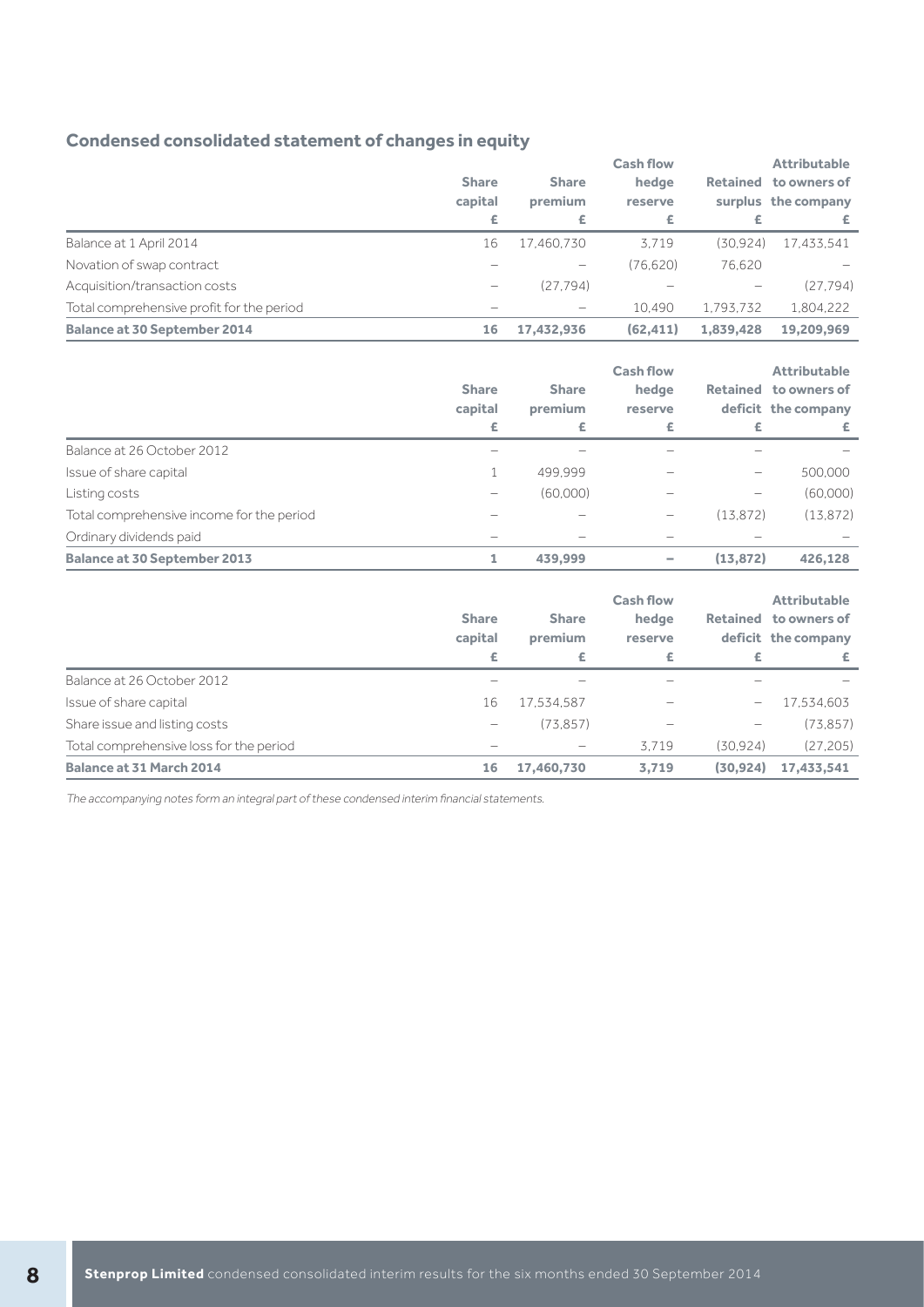## **Condensed consolidated statement of cash flows**

|                                                      | <b>IFRS</b>      | <b>IFRS</b>       | <b>IFRS</b>              | Pro forma*              |
|------------------------------------------------------|------------------|-------------------|--------------------------|-------------------------|
|                                                      | <b>Unaudited</b> | <b>Unaudited</b>  | <b>Audited</b>           | <b>Unaudited</b>        |
|                                                      | 30/9/2014<br>£   | 30/9/2013<br>£    | 31/3/2014<br>£           | 2/10/2014<br><b>EUR</b> |
| <b>Operating activities</b>                          |                  |                   |                          |                         |
| Operating profit/(loss)                              | 2,132,144        | (30.042)          | (54, 154)                | 2,650,254               |
| Impairment of goodwill                               |                  |                   | 8.038                    |                         |
| Increase in fair value of investment property        | (1,050,000)      |                   | $\overline{\phantom{0}}$ | (1,305,150)             |
| Increase in trade and other receivables              | (12, 394)        | (895)             | (42.855)                 | (15,864)                |
| Increase/(decrease) in trade and other payables      | (310.852)        | 11.606            | 166,135                  | (357, 851)              |
| Interest paid                                        | (193.503)        |                   |                          | (247, 684)              |
| Interest received                                    | 829              |                   | 191                      | 1,061                   |
| Tax paid                                             | (8.719)          |                   | $\overline{\phantom{0}}$ | (11, 160)               |
| Net cash from operating activities                   | 557,505          | (19,331)          | 77,355                   | 713,606                 |
| <b>Investing activities</b>                          |                  |                   |                          |                         |
| Dividends received from trading activities           | 6.299            | 8.162             | 8.961                    | 8.063                   |
| Purchases of trading investments                     |                  | (208, 759)        | (208, 759)               |                         |
| Cash obtained on acquisitions                        |                  | $\qquad \qquad -$ | 1,016,287                | 42,256,201              |
| Net cash used in investing activities                | 6,299            | (200, 597)        | 816,489                  | 42,264,264              |
| <b>Financing activities</b>                          |                  |                   |                          |                         |
| Proceeds on issue of ordinary share capital          |                  | 500.000           | 500,000                  |                         |
| Listing costs paid                                   | (88.333)         | (6,629)           | (13, 318)                | (113,066)               |
| Financing fees                                       | (43, 265)        |                   |                          | (55, 377)               |
| Unutilised facility fee paid                         | (34, 388)        |                   |                          | (44, 017)               |
| <b>Net cash from financing activities</b>            | (165, 986)       | 493,371           | 486,682                  | (212, 460)              |
| Cash and cash equivalents at beginning of the period | 1,380,526        |                   | $\overline{\phantom{0}}$ | 1,767,073               |
| Net increase in cash and cash equivalents            | 397,818          | 273.443           | 1,380,526                | 42,765,410              |
| Cash and cash equivalents at end of the period       | 1,778,344        | 273,443           | 1,380,526                | 44,532,483              |

\*Readers are referred to note 1 where the basis of preparation of the pro forma information is explained. Material non-cash flow transactions which occurred on acquisition included the issue of 232,916,798 shares in consideration for the purchase of various property and management companies.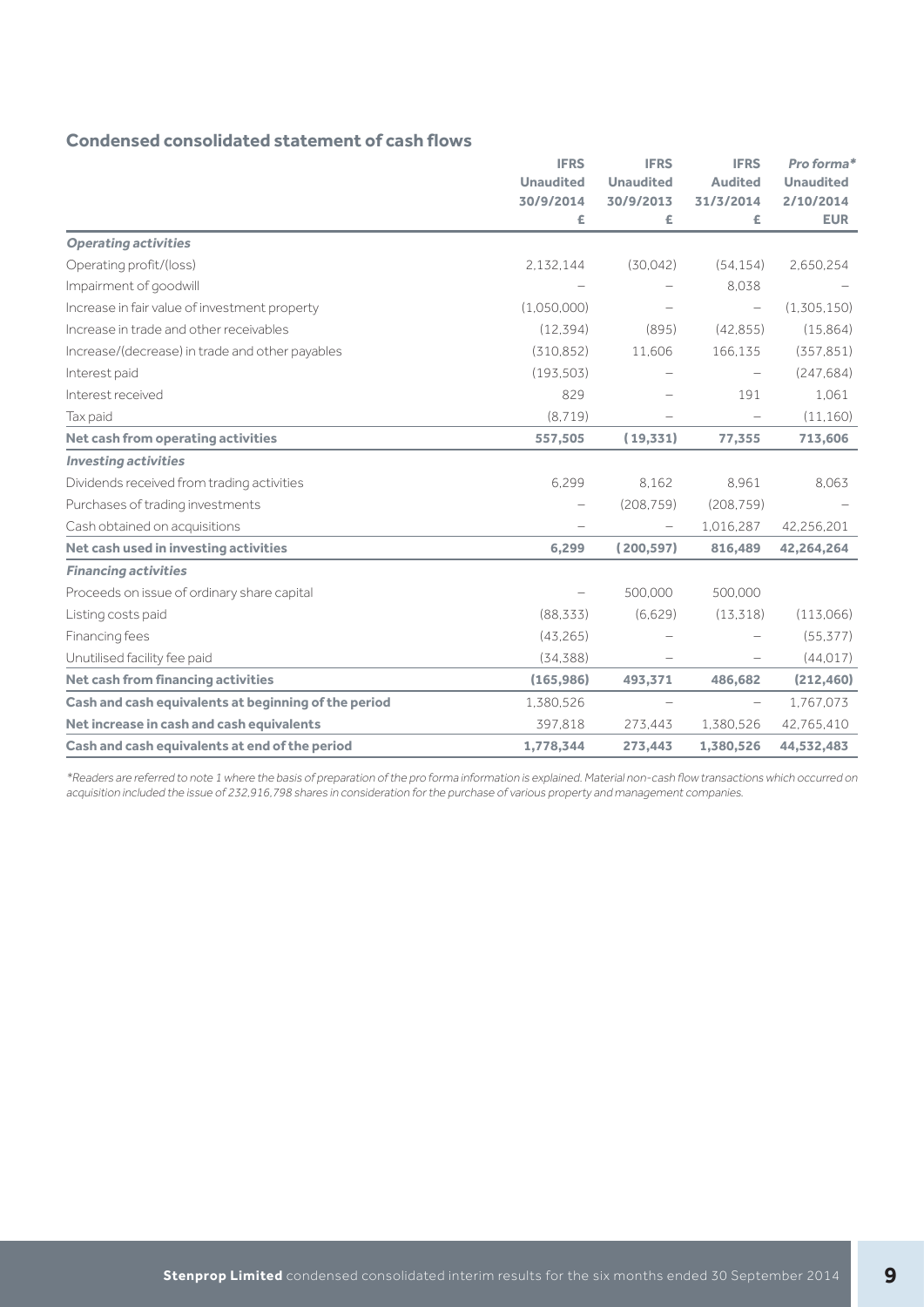## **Notes to the condensed consolidated interim financial statements**

## **1. Basis of preparation**

### **Statement of compliance**

The IFRS unaudited condensed interim financial results (hereafter the 'IFRS statements') for the six months ended 30 September 2014 have been prepared in accordance with the recognition and measurement criteria of the International Financial Reporting Standards ('IFRS') and its interpretations adopted by the International Accounting Standards Board ('IAB'), specifically IAS34 "Interim Financial Reporting" and the listing requirements of the Bermuda Stock Exchange and the Johannesburg Stock Exchange as applicable.

#### Pro forma financial information

In the interests of consistency in those areas of reporting that are seen to be of most relevance to investors and of providing a meaningful basis of comparison for users of the financial information, the Group has prepared an unaudited pro forma statement of comprehensive income for the six months ended 2 October 2014, and an unaudited statement of financial position and statement of cash flows at 2 October 2014, being the date by which completion of the acquisition of the various property and management companies had occurred. The pro forma statement of cash flows represents the Group's cash flows for the period, and takes into account the cash obtained on acquisition. The pro forma statements, which are denominated in EUR, are for illustration purposes only and may not fairly represent the Group's financial position, changes in equity, results of operations, or cash flows.

The main difference between the pro forma statement of comprehensive income and the IFRS statement is that the pro forma statement of income has been prepared as if completion of the acquisition of the property owning companies had taken place on 1 April 2014, which was the effective date on which risk and reward passed to Stenprop in the purchase of the various property companies, while the IFRS statements use the completion date of the acquisition (date that control passes), being 1 October 2014, to account for these investments.

The pro forma statement of comprehensive income therefore separately shows trading profits, property revaluations and other adjustments for the six-month financial period ended 30 September 2014. In addition, the pro forma statement of comprehensive income discloses the notional goodwill arising on the purchase of the management companies, the gain arising on the purchase of the property companies (which under IFRS is treated as one linked transaction), and the recognition of the amount of the deferred consideration which is reasonably expected to become payable.

Selected explanatory notes are included to explain events and transactions that are significant to an understanding of the changes in financial position and performance of the Group since the last annual consolidated financial statements as at and for the year ended 31 March 2014.

#### **Significant accounting policies**

The accounting policies applied by the Group in these consolidated interim financial statements are the same as those applied by the Group in its audited consolidated financial statements as at 31 March 2014, except for the new standards adopted during the period.

#### **New standards adopted during the period**

In the current period the following new and revised Standards and Interpretations have been adopted:

- IFRS 10 Investment entities: exemption from consolidation requirements;
- IAS 32 Offsetting financial assets and financial liabilities;
- IAS 36 Recoverable amount disclosure for non-financial assets;
- IAS 39 Novation of derivatives and continuation of hedge accounting; and
- IFRIC 2 Levies.

At the date of authorisation of these financial statements, the following standards and interpretations which have not been applied to these financial statements were in issue but not yet effective. They are effective for periods commencing on or after the disclosed date:

- IFRS 9 Financial instruments: classification and measurement (no mandatory effective date); and
- IAS 9 Defined benefit plans: employee contributions (1 July 2014).

In addition the IASB completed its annual improvements to IFRS 2010 – 2012 cycle and 2011 – 2013 cycle, which have amended a number of existing standards commencing on or after 1 July 2014.

The directors do not expect that the adoption of the Standards listed above will have a material impact on the financial statements of the Group in the future period.

Arising from the adoption as set out above and the changes in the business in the period, the following are the revised accounting policies applicable in the period:

#### Share-based payments

Share options have been granted to key management as as part of the acquisition of the management companies. The cost of equity settled transactions is measured with reference to the fair value at the date at which they were granted. The Group accounts for the fair value of these options at grant date over the vesting period in the income statement, with a corresponding increase to the share-based payment reserve.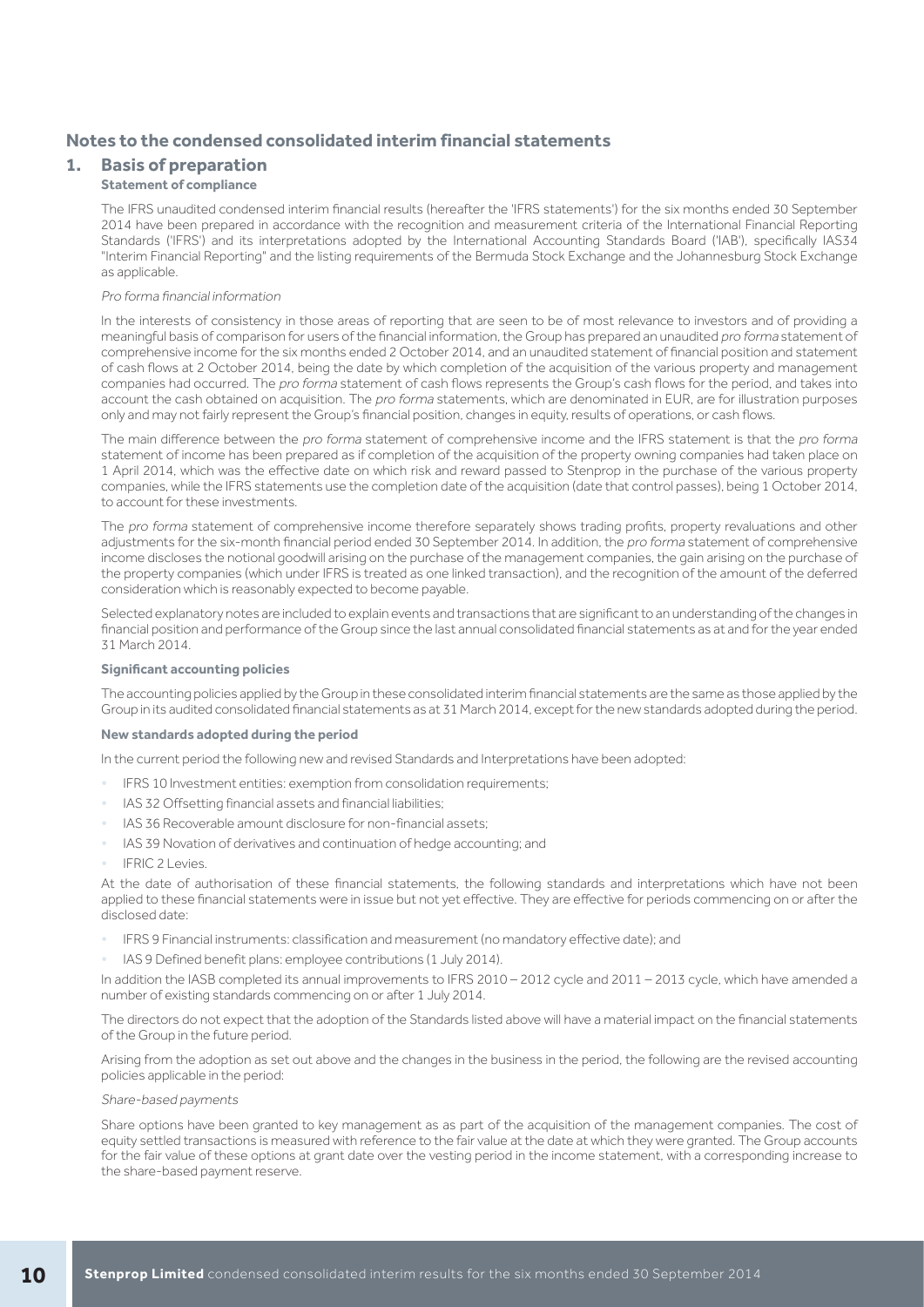## **1. Basis of preparation** (continued)

#### Joint ventures

The Group's investment properties are typically held in property specific special purpose vehicles ("SPVs"), which may be legally structured as a joint venture. In assessing whether a particular SPV is accounted for as a subsidiary or joint venture, the Group considers all of the contractual terms of the arrangement, including the extent to which the responsibilities and parameters of the venture are determined in advance of the joint venture agreement being agreed between the two parties. The Group will then consider whether it has the power to govern the financial and operating policies of the SPV, so as to obtain benefits from its activities, and the existence of any legal disputes or challenges to this control in order to conclude on the classification of the SPV as a joint venture or subsidiary undertaking. The Group considers this position with the evidence available at the time.

The consolidated financial statements account for interests in joint ventures using the equity method of accounting per IFRS 11. Any premium paid for an interest in a jointly controlled entity above fair value of identifiable assets, liabilities and contingent liabilities is accounted for in accordance with the goodwill accounting policy.

#### Dividends

Dividends to the Company's shareholders are recognised when they become legally payable. In the case of interim dividends, this is when paid. In the case of final dividends, this is when approved by the board.

#### Associates

Associates are accounted for under the equity method, whereby the consolidated balance sheet incorporates the Group's share (investor's share) of the net assets of its associates. The consolidated income statement incorporates the Group's share of associate profits after tax.

#### **Judgements and estimates**

The preparation of the condensed consolidated interim financial statements requires the use of judgements and estimates that affect the reported amounts of assets and liabilities at the reporting date and the reported amounts of revenues and expenses reported during the period. Although these estimates are based on the directors' best knowledge of the amount, event or actions, actual results may differ from those estimates.

The key assumptions concerning the future, and other key sources of estimation uncertainty at the end of the reporting year, that have a significant risk of causing a material adjustment to the carrying amounts of assets and liabilities within the next financial year, are discussed below.

#### Business combinations:

In accounting for the Transaction, being the acquisition of the property companies and management companies detailed in note 13, the directors have been required to make a number of key judgements, namely the acquisition date for the transaction, whether to account for the transaction as separate individual transactions or as one transaction, the fair value of assets and liabilities acquired, and the fair value of actual and deferred consideration.

Having reviewed the characteristics of the Transaction, this has been accounted for as one transaction as the directors consider that the components of the Transaction are part of a linked transaction in creating an integrated property business with fully internalised management, business systems and strategic objectives. The acquired assets were selected in order to fulfil a total return strategy for the business, comprising both dividend yield and growth in value, and are viewed by management and the board as one business delivering returns from a European portfolio of commercial properties. The fair value of assets and liabilities acquired and the fair value of consideration are shown in note 13.

#### Investment properties

The preparation of the financial statements requires management to make estimates affecting the reported amounts of assets and liabilities, of revenues and expenses, and of gains and losses. As described below, the Group's investment properties are stated at estimated fair value, based on an independent external appraisal. The valuation of the Group's property portfolio is inherently subjective due to a number of factors including the individual nature of the property, its location and the expectation of future rentals. As a result, the valuations placed on the property portfolio are subject to a degree of uncertainty and are made on the basis of assumptions that may not prove to be accurate particularly in times of volatility or low transaction flow in the market.

The estimated market value may differ from the price at which the Group's assets could be sold at a particular time, since actual selling prices are negotiated between willing buyers and sellers. As a result, if the assumptions prove to be different, actual results of operations and realisation of net assets could differ from the estimates set forth in these financial statements, and the difference could be significant.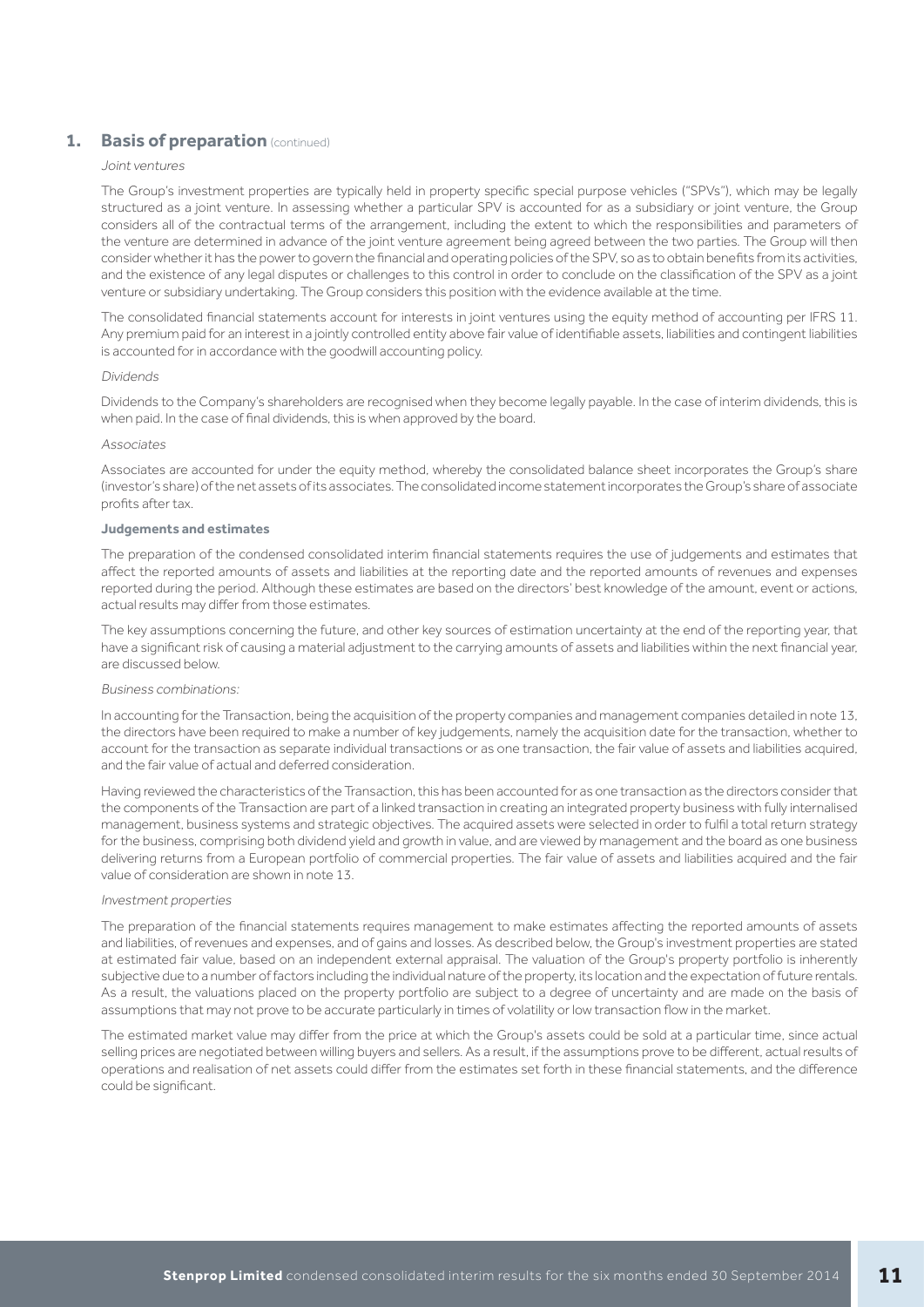## **2. Net rental income**

|                                 | <b>IFRS</b>      | <b>IFRS</b>      |                | <b>IFRS</b>      | Pro forma*       |
|---------------------------------|------------------|------------------|----------------|------------------|------------------|
|                                 | <b>Unaudited</b> | <b>Unaudited</b> | <b>IFRS</b>    | <b>Unaudited</b> | <b>Unaudited</b> |
|                                 | for the          | for the          | <b>Audited</b> | for the          | for the          |
|                                 | six-month        | six-month        | for the        | six-month        | six-month        |
|                                 | period           | period           | period         | period           | period           |
|                                 | ending           | ending           | ended          | ending           | ending           |
|                                 | 30/9/2014        | 30/9/2013        | 31/3/2014      | 2/10/2014        | 2/10/2014        |
|                                 | £                | £                | £              | <b>EUR</b>       | <b>EUR</b>       |
| Rental Income                   | 1,373,774        |                  | 45,053         | 1.707.601        | 18,582,386       |
| Other income - tenant recharges | 33,253           |                  | 1,072          | 41.335           | 1,081,433        |
| Other income                    |                  |                  |                |                  | 104,538          |
| <b>Rental income</b>            | 1,407,027        |                  | 46.125         | 1,748,936        | 19.768.357       |
| <b>Direct property costs</b>    | (35, 428)        | -                | (1.073)        | (44.037)         | (3.386.659)      |
| Total net rental income         | 1.371.599        |                  | 45.052         | 1.704.899        | 16.381.698       |

## **3. Operating costs**

|                                                     | <b>IFRS</b>                   | <b>IFRS</b>                   |                              | <b>IFRS</b>                   | Pro forma*                    |
|-----------------------------------------------------|-------------------------------|-------------------------------|------------------------------|-------------------------------|-------------------------------|
|                                                     | <b>Unaudited</b>              | <b>Unaudited</b>              | <b>IFRS</b>                  | <b>Unaudited</b>              | <b>Unaudited</b>              |
|                                                     | for the                       | for the                       | <b>Audited</b>               | for the                       | for the                       |
|                                                     | six-month                     | six-month                     | for the                      | six-month                     | six-month                     |
|                                                     | period<br>ending<br>30/9/2014 | period<br>ending<br>30/9/2013 | period<br>ended<br>31/3/2014 | period<br>ending<br>2/10/2014 | period<br>ending<br>2/10/2014 |
|                                                     |                               |                               |                              |                               |                               |
|                                                     | £                             | £                             | £                            | <b>EUR</b>                    | <b>EUR</b>                    |
| Significant expenses included in operating costs:   |                               |                               |                              |                               |                               |
| Tax, legal and professional fees                    | 43,092                        | 30.042                        | 35,669                       | 53,564                        | 392,621                       |
| Administration fees (including director emoluments) | 62,750                        |                               | 38.123                       | 77.999                        | 335,511                       |
| Investment advisory fees                            | 175,531                       |                               | 5.830                        | 218.185                       | 218,185                       |

\* Asset management fees were paid for the six months from 1 April 2014. With effect from 2 October 2014, management was internalised and no further asset management fees are payable by Stenprop . Stenprop will therefore bear the direct costs of management.

## **4. Investment property**

The property portfolio owned by the Group prior to the acquisition was valued by Jones Lang La Salle ("JLL") at time of acquisition and again at the reporting date. As at 30 September 2014, the fair value of the consolidated investment properties was £28.55 million (March 2014: £27.5 million).

The fair value of each of the properties for the year ended 31 March 2014 was assessed by the valuers in accordance with the Appraisal and Valuation Standards of the Royal Institution of Chartered Surveyors. For the six months ended 30 September 2014, the independent valuers performed a desktop review to update the 31 March 2014 valuations to reflect movements in the market and guidance in IFRS 3.

|                                                    | <b>IFRS</b>      | <b>IFRS</b>       | <b>IFRS</b>    | Pro forma        |
|----------------------------------------------------|------------------|-------------------|----------------|------------------|
|                                                    | <b>Unaudited</b> | <b>Unaudited</b>  | <b>Audited</b> | <b>Unaudited</b> |
|                                                    | 30/9/2014        | 30/9/2013         | 31/3/2014      | 2/10/2014        |
|                                                    | £                | £                 | £              | <b>EUR</b>       |
| Opening balance                                    | 27,500,000       |                   | -              | 35,238,850       |
| Properties acquired during the period              |                  |                   | 27.500.000     | 577.545.164      |
| Net fair value gains/losses on investment property | 1.050.000        |                   |                | 1.305.150        |
| Closing balance                                    | 28,550,000       | $\qquad \qquad -$ | 27.500.000     | 614.089.164      |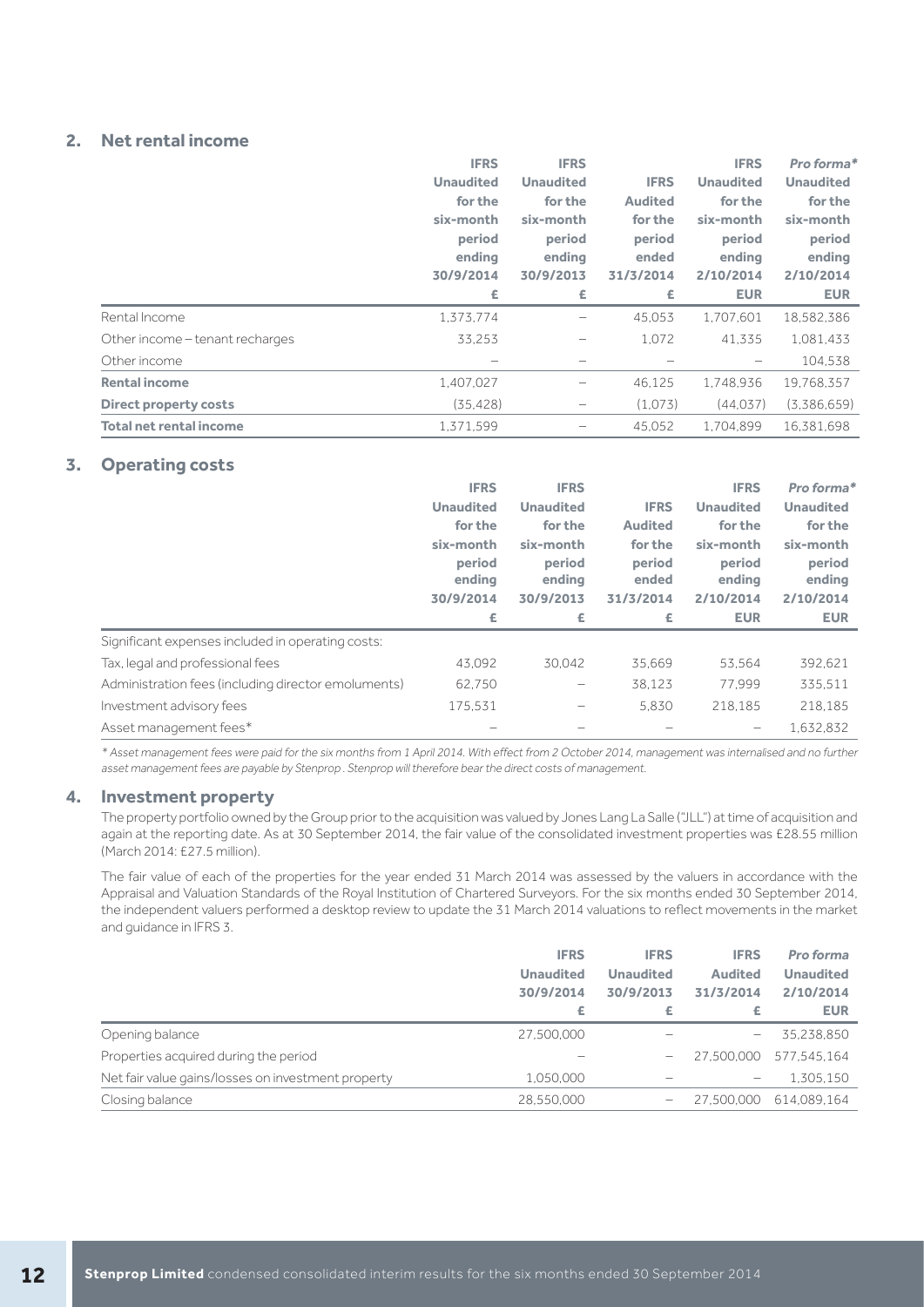#### **4. Investment property** (continued)

On 1 October 2014, the Group, through the purchase of various property companies, completed the acquisition of its investment properties to the value of €577,545,164. The acquisition date of the transactions was 1 October 2014, which is when all material conditions were met. The acquisition was determined with effect from 1 April 2014 and the price of the property companies was determined with reference to the fair values at 31 March 2014. As a result, all trading results for the six months to acquisition date in the property companies, and any changes in values, are for the benefit of the Group. Over the six month period to 2 October 2014 the Group benefited from an uplift in the fair value of the properties to the value of €12,496,648 (including existing properties) and a reversal of the provision for selling costs to the value of €5,612,458 both of which are recognised in gain on acquisition (note 13).

## **5. Investment in Associate**

|                                               | Pro forma        |
|-----------------------------------------------|------------------|
|                                               | <b>Unaudited</b> |
|                                               | 2/10/2014        |
|                                               | <b>EUR</b>       |
| Opening balance                               |                  |
| Share in associate acquired during the period | 35,113,357       |
| Closing balance                               | 35,113,357       |

As detailed in the subsequent event note (note 13), the acquisition of the investment in associate which completed on 1 October 2014 reflects the 28% shareholding acquired in Stenham European Shopping Centre Fund Limited, acquired as part of the purchase of various property companies. The effective date of the acquisition was 1 April 2014 at which date the fair value of the associate was determined for purposes of the transaction. Over the six-month period to acquisition date, 1 October 2014, the Group benefitted from an uplift in the fair value of the associate to the value of €1,160,970 which is recognised in gain on acquisition (note 13).

### **6. Investment in joint venture**

The joint venture is made up of the following:

|                                                               | Pro forma        |
|---------------------------------------------------------------|------------------|
|                                                               | <b>Unaudited</b> |
|                                                               | 2/10/2014        |
|                                                               | <b>EUR</b>       |
| Investment property                                           | 33,603,678       |
| Net working capital                                           | 890,798          |
| <b>Assets</b>                                                 | 34,494,476       |
| Bank loans                                                    | (24.035.968)     |
| Deferred tax                                                  | (151, 235)       |
| Financial liability                                           | (1,359,624)      |
| <b>Liabilities</b>                                            | (25, 546, 826)   |
| Net assets excluding loan due to Group                        | 8,947,650        |
| Balance and loan due to Group (capital plus accrued interest) | 14,073,309       |
| Fair value of loan due to Group/Investment in joint venture   | 8,947,650        |
|                                                               |                  |

On 1 October 2014 Stenprop completed the acquisition of 100% of the shares and shareholder loans in Bernina Property Holdings Limited (Bernina). Bernina in turn owns 50% of the issued share capital and 100% of the shareholder loans of Elysion S.A., a company incorporated in Luxembourg which is the beneficial owner of the Care Home portfolio. The remaining 50% of Elysion S.A. is owned by a joint venture partner who manages the portfolio.

The acquired shareholder loans have attracted, and continue to attract, a 10% compounded interest rate since inception in 2007. The outstanding shareholder loan which is wholly owned by Stenprop has been valued at the recoverable balance which is deemed equal to the net assets of the joint venture excluding the shareholder loan. Over the six-month period to acquisition date, 1 October 2014, the Group benefitted from an uplift in the fair value of the joint venture to the value of €1,108,348 which is recognised in gain on acquisition (note 13).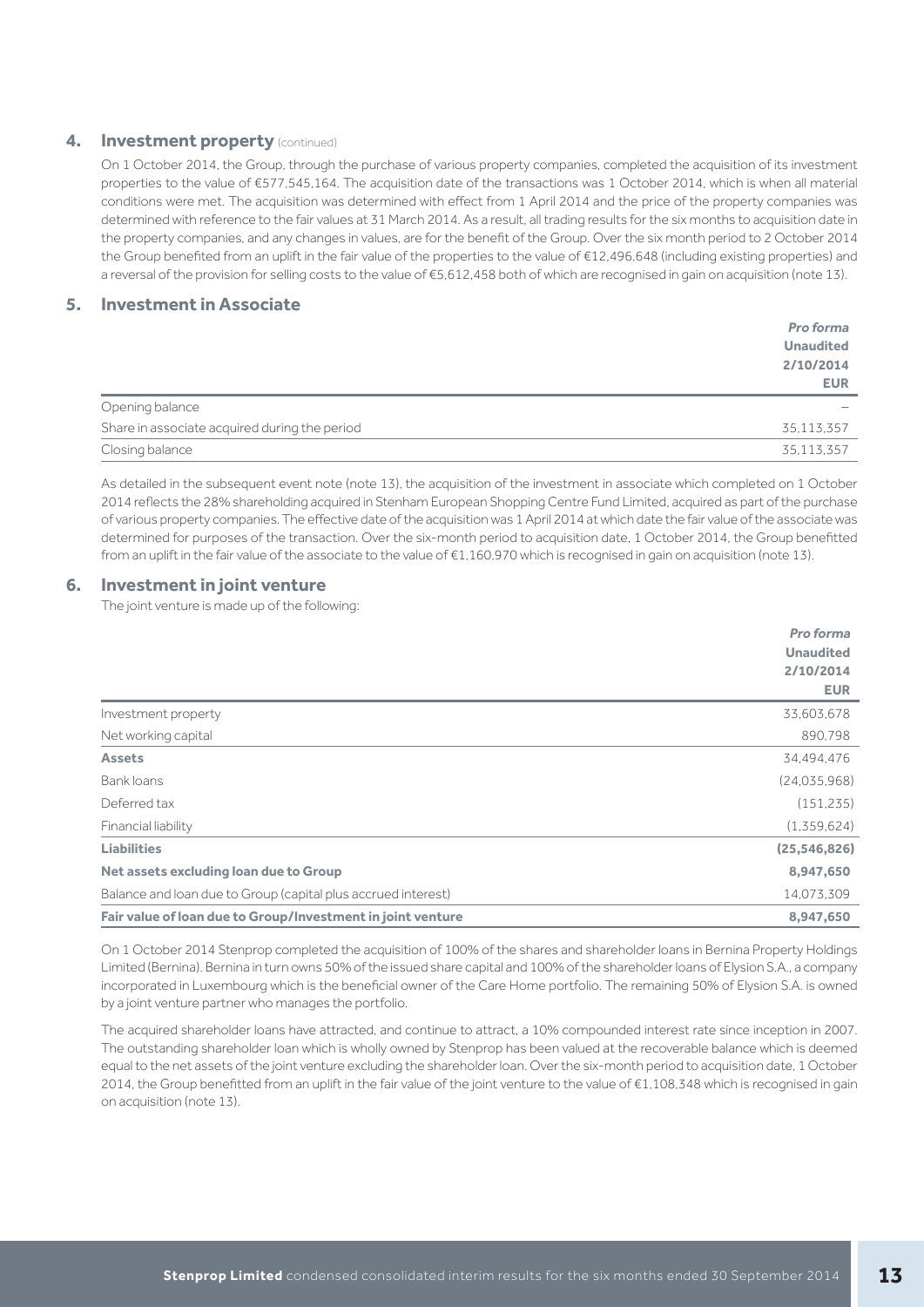## **7. Earnings and net asset value per ordinary share**

Earnings per ordinary share

Earnings per share is calculated on the weighted average number of shares in issue and the profit/(loss) attributable to shareholders.

### **Reconciliation of profit for the period to adjusted EPRA earnings**

|                                                                           | <b>Unaudited</b><br>for the<br>six months<br>ended<br>30/9/2014<br>£ | <b>Unaudited</b><br>for the<br>six months<br>ended<br>30/9/2013<br>£ | <b>Audited</b><br>period<br>ended<br>31/3/2014<br>£ | <b>IFRS</b><br><b>Unaudited</b><br>for the<br>six months<br>ended<br>2/10/2014<br><b>EUR</b> | Pro forma*<br><b>Unaudited</b><br>for the<br>six months<br>ended<br>2/10/2014<br><b>EUR</b> |
|---------------------------------------------------------------------------|----------------------------------------------------------------------|----------------------------------------------------------------------|-----------------------------------------------------|----------------------------------------------------------------------------------------------|---------------------------------------------------------------------------------------------|
| Earnings/(loss) per IFRS income statement<br>attributable to shareholders | 1,793,732                                                            | (13, 872)                                                            | (30, 924)                                           | 11,886,471                                                                                   | 9,189,237                                                                                   |
| Adjustments to calculate EPRA earnings, exclude:                          |                                                                      |                                                                      |                                                     |                                                                                              |                                                                                             |
| Changes in fair value of investment properties                            | (1,050,000)                                                          |                                                                      |                                                     | (1,305,150)                                                                                  | (12, 496, 648)                                                                              |
| Reversal of provision for selling costs                                   |                                                                      |                                                                      |                                                     |                                                                                              | (5,612,458)                                                                                 |
| Reversal of gain on acquisition                                           |                                                                      |                                                                      | $\overline{\phantom{a}}$                            | (9,656,861)                                                                                  | 19,374,000                                                                                  |
| Changes in fair value of financial instruments                            |                                                                      |                                                                      |                                                     |                                                                                              | (213, 781)                                                                                  |
| Deferred tax in respect of EPRA adjustments                               |                                                                      |                                                                      |                                                     |                                                                                              | 573,550                                                                                     |
| Adjustments above in respect of non-controlling<br>interests              |                                                                      |                                                                      |                                                     |                                                                                              |                                                                                             |
| Changes in value of investment properties                                 |                                                                      |                                                                      |                                                     |                                                                                              | 145,775                                                                                     |
| Deferred tax in respect of EPRA adjustments                               |                                                                      |                                                                      |                                                     |                                                                                              | (21,866)                                                                                    |
| <b>EPRA earnings/(loss) attributable to shareholders</b>                  | 743,732                                                              | (13, 872)                                                            | (30.924)                                            | 924.460                                                                                      | 10.937,809                                                                                  |
| Further adjustments to arrive at Adjusted EPRA earnings                   |                                                                      |                                                                      |                                                     |                                                                                              |                                                                                             |
| Straight-line unwind of purchased swaps                                   |                                                                      |                                                                      |                                                     | 1,272,842                                                                                    | 1,272,842                                                                                   |
| Adjusted earnings/(loss) attributable to shareholders                     | 743,732                                                              | (13, 872)                                                            | (30.924)                                            | 2.197.302                                                                                    | 12,210,651                                                                                  |
| Weighted average number of shares in issue <sup>7</sup>                   | 15,986,003                                                           | 276,897                                                              | 533,175                                             | 248,902,812                                                                                  | 248,902,812                                                                                 |
| Deferred consideration                                                    |                                                                      |                                                                      |                                                     | 291,563                                                                                      | 291,563                                                                                     |
| Diluted weighted average number of shares in issue                        | 15,986,003                                                           | 276,897                                                              | 533,175                                             | 249,194,375                                                                                  | 249,194,375                                                                                 |
| <b>Earnings per share</b>                                                 | pence                                                                | pence                                                                | pence                                               | cents                                                                                        | cents                                                                                       |
| <b>IFRS EPS</b>                                                           | 22.44                                                                | (10.02)                                                              | (5.80)                                              | 9.55                                                                                         | 7.38                                                                                        |
| <b>IFRS Diluted EPS</b>                                                   | 22.44                                                                | (10.02)                                                              | (5.80)                                              | 9.54                                                                                         | 7.38                                                                                        |
| <b>EPRA EPS</b>                                                           | 9.30                                                                 | (10.02)                                                              | (5.80)                                              | 0.74                                                                                         | 8.79                                                                                        |
| <b>EPRA Diluted EPS</b>                                                   | 9.30                                                                 | (10.02)                                                              | (5.80)                                              | 0.74                                                                                         | 8.78                                                                                        |
| Adjusted EPRA EPS                                                         | 9.30                                                                 | (10.02)                                                              | (5.80)                                              | 1.77                                                                                         | 9.81                                                                                        |
| Adjusted EPRA Diluted EPS                                                 | 9.30                                                                 | (10.02)                                                              | (5.80)                                              | 1.76                                                                                         | 9.80                                                                                        |

\* Readers are referred to note 1 where the Basis of Preparation of the proforma information is explained.

A further adjustment of €1,272,842 was made to the EPRA earnings attributable to shareholders and relates to the straight line unwind of the value as at 1 April 2014 of the swap contracts in the property companies acquired. When the property companies were acquired by Stenprop with effect from 1 April 2014, it also acquired the bank loans and swap contracts which were in place within these property companies. As a result, Stenprop took over loans with higher swap interest rates than would have been the case had new loans and swaps been put in place at 1 April 2014. To compensate for this, the value of the swap breaks costs was calculated at 1 April 2014 and the purchase consideration for the property companies was reduced accordingly to reflect this liability. Applying IFRS treatment, these acquired swaps are required to be valued at each reporting date and the change in value taken to profit and loss. Given that these swaps will unwind to zero at the relevant maturity dates, an Adjustment has been made to reflect an unwind of the value at 1 April 2014 of the acquired swap contracts on a straight line basis to maturity, such that EPRA adjusted earnings more accurately reflect the lower effective interest cost. Therefore, the change in the value of these swaps included in the IFRS earnings has been removed (in the EPRA calculation) and replaced with the straight line swap unwind adjustment to arrive at adjusted EPRA earnings.

7 For purposes of calculating the Earnings per share at 2 October 2014, the total number of shares at this date was used.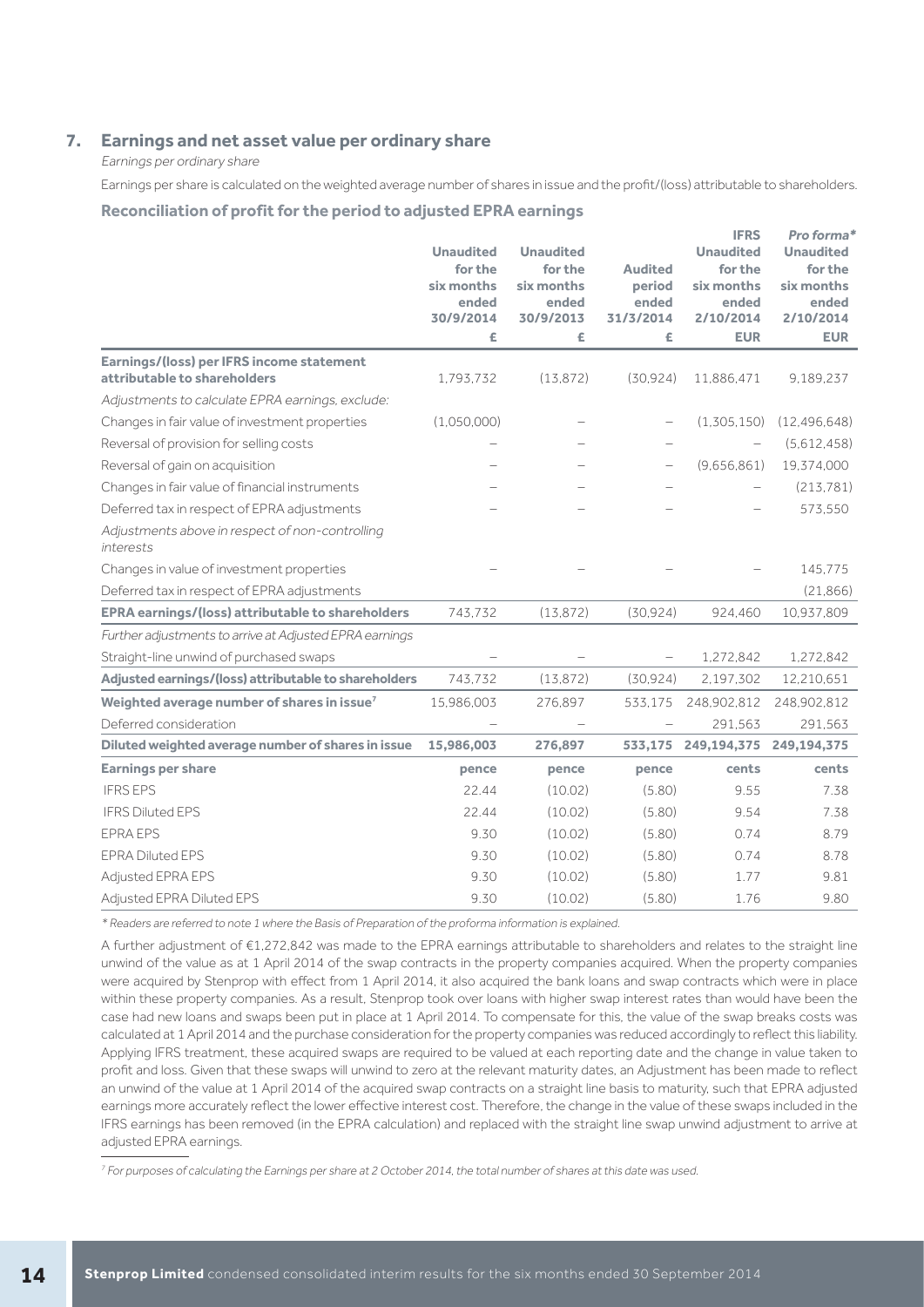## **7. Earnings and net asset value per ordinary share** (continued)

Earnings per ordinary share (continued)

## **Reconciliation of profit for the period to Headline earnings**

|                                                                           | <b>Unaudited</b><br>for the<br>six months<br>ended<br>30/9/2014<br>£ | <b>Unaudited</b><br>for the<br>six months<br>ended<br>30/9/2013<br>£ | <b>Audited</b><br>period<br>ended<br>31/3/2014<br>£ | <b>IFRS</b><br><b>Unaudited</b><br>for the<br>six months<br>ended<br>2/10/2014<br><b>EUR</b> | Pro forma*<br><b>Unaudited</b><br>for the<br>six months<br>ended<br>2/10/2014<br><b>EUR</b> |
|---------------------------------------------------------------------------|----------------------------------------------------------------------|----------------------------------------------------------------------|-----------------------------------------------------|----------------------------------------------------------------------------------------------|---------------------------------------------------------------------------------------------|
| Earnings/(loss) per IFRS income statement<br>attributable to shareholders | 1,793,732                                                            | (13, 872)                                                            | (30.924)                                            | 11,886,471                                                                                   | 9,189,237                                                                                   |
| Adjustments to calculate Headline Earnings, exclude:                      |                                                                      |                                                                      |                                                     |                                                                                              |                                                                                             |
| Changes in fair value of investment properties                            | (1,050,000)                                                          |                                                                      |                                                     | (1,305,150)                                                                                  | (12, 496, 648)                                                                              |
| Reversal of provision for selling costs                                   |                                                                      |                                                                      |                                                     |                                                                                              | (5,612,458)                                                                                 |
| Reversal of gain on acquisition                                           |                                                                      |                                                                      | 8.038                                               | (9,656,861)                                                                                  | 19,374,000                                                                                  |
| Changes in fair value of financial instruments                            |                                                                      |                                                                      |                                                     |                                                                                              | 13.427                                                                                      |
| Deferred tax in respect of Headline earnings<br>adjustments               |                                                                      |                                                                      |                                                     |                                                                                              | 573,550                                                                                     |
| Adjustments above in respect of non-controlling<br>interests              |                                                                      |                                                                      |                                                     |                                                                                              |                                                                                             |
| Changes in value of investment properties                                 |                                                                      |                                                                      |                                                     |                                                                                              | 145,775                                                                                     |
| Deferred tax in respect of EPRA adjustments                               |                                                                      |                                                                      |                                                     |                                                                                              | (21,866)                                                                                    |
| Headline/EPRA earnings/(loss) attributable to<br>shareholders             | 743.732                                                              | (13, 872)                                                            | (22,886)                                            | 924,460                                                                                      | 11,165,017                                                                                  |
| <b>Earnings per share</b>                                                 | pence                                                                | pence                                                                | pence                                               | cents                                                                                        | cents                                                                                       |
| Headline EPS                                                              | 9.30                                                                 | (10.02)                                                              | (4.29)                                              | 0.74                                                                                         | 8.97                                                                                        |
| <b>Headline Diluted EPS</b>                                               | 9.30                                                                 | (10.02)                                                              | (4.29)                                              | 0.74                                                                                         | 8.96                                                                                        |

\* Readers are referred to note 1 where the Basis of Preparation of the pro forma information is explained.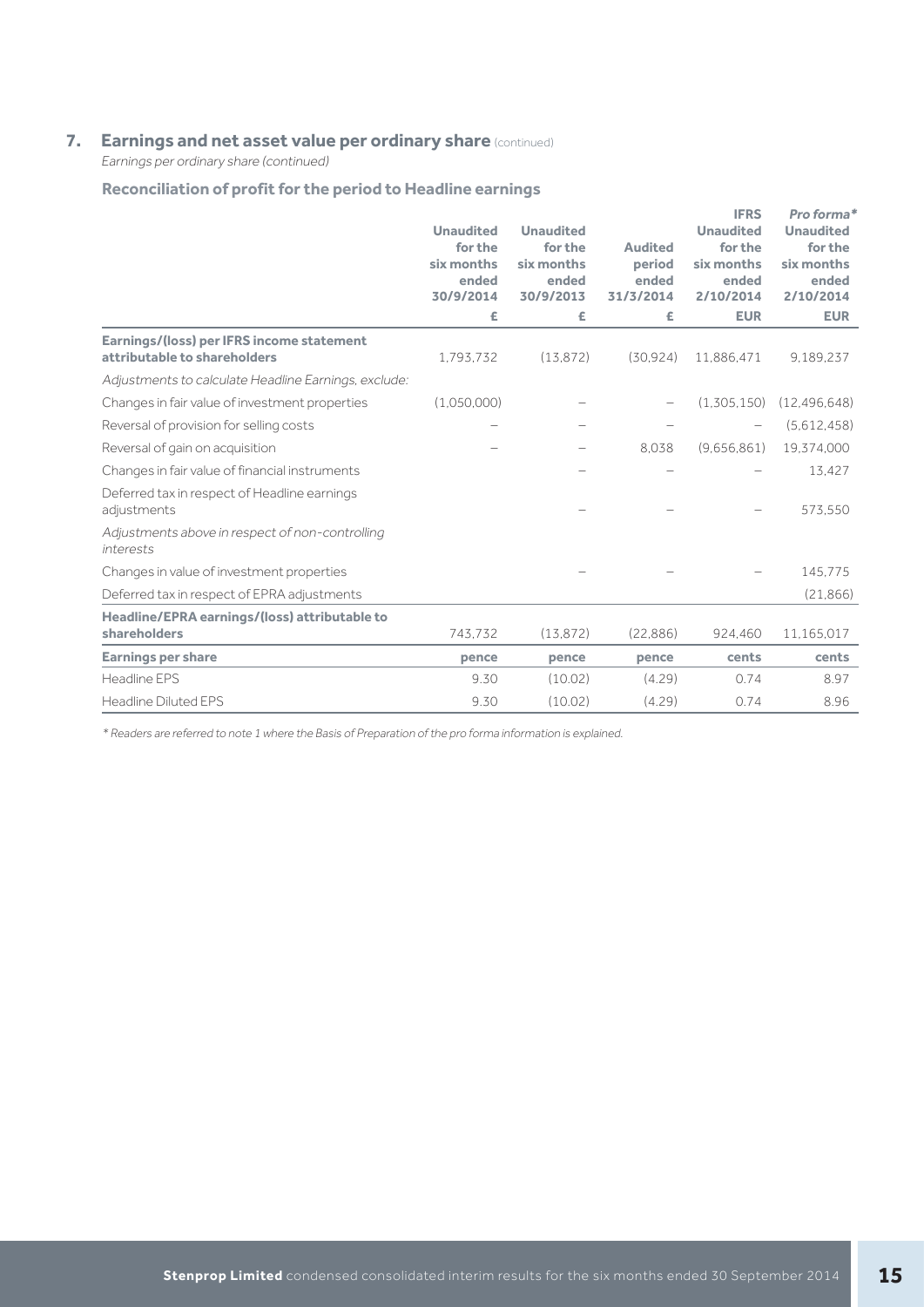## **7. Earnings and net asset value per ordinary share** (continued)

#### Net asset value per share

The calculation of net asset value per share at the reporting date and acquisition date is set out below:

|                                                           | <b>IFRS</b><br><b>Unaudited</b><br>30/9/2014<br>£ | <b>IFRS</b><br><b>Unaudited</b><br>30/9/2013<br>£ | <b>IFRS</b><br><b>Audited</b><br>31/3/2014<br>£ | Pro forma<br><b>Unaudited</b><br>2/10/2014<br><b>EUR</b> |
|-----------------------------------------------------------|---------------------------------------------------|---------------------------------------------------|-------------------------------------------------|----------------------------------------------------------|
| Net assets attributable to equity shareholders            | 19,209,969                                        | 426,128                                           | 17.433.541                                      | 351,830,114                                              |
| Adjustments to arrive at EPRA net asset value:            |                                                   |                                                   |                                                 |                                                          |
| Derivative financial instruments                          | 62,411                                            |                                                   | 72.901                                          | 4,544,753                                                |
| Deferred tax                                              |                                                   |                                                   |                                                 | 6,532,235                                                |
| Adjustments above in respect of non-controlling interests |                                                   |                                                   |                                                 | 1,067,207                                                |
| <b>EPRA net assets attributable to shareholders</b>       | 19,272,380                                        | 426,128                                           | 17,506,442                                      | 363,974,309                                              |
| Number of shares in issue                                 | 15,986,003                                        | 500.000                                           | 15.986.003                                      | 248,902,812                                              |
| Deferred consideration                                    |                                                   |                                                   |                                                 | 291.563                                                  |
| Diluted number of shares in issue                         | 15,986,003                                        | 500.000                                           | 15.986.003                                      | 249.194.375                                              |
| Net asset value per share (basic and diluted)             | pence                                             | pence                                             | pence                                           | cents                                                    |
| IFRS net asset value per share                            | 1.20                                              | 0.85                                              | 1.09                                            | 1.41                                                     |
| EPRA net asset value per share                            | 1.21                                              | 0.85                                              | 1.10                                            | 1.46                                                     |

\*Readers are referred to note 1 where the basis of preparation of the pro forma information is explained.

### **8. Share capital**

Issue of shares to acquire various property companies, the Stenham Property management business and the current investment manager, Apex Hi (UK) Limited.

The company had 15,986,003 (March 2014: 15,986,003) ordinary shares in issue at the reporting date. On 2 October 2014 the company completed the acquisition of the various property and management companies in consideration for an issue of new ordinary shares in the company. On 1 October 2014 and 2 October 2014 respectively, 218,794,917 and 14,121,892 new ordinary shares were issued on the Bermuda Stock Exchange at an issue price of €1.37 per share as consideration for the purchase of the property and management companies.

|                                                                  | <b>IFRS</b>      | <b>IFRS</b>      | <b>IFRS</b>    | Pro forma        |
|------------------------------------------------------------------|------------------|------------------|----------------|------------------|
|                                                                  | <b>Unaudited</b> | <b>Unaudited</b> | <b>Audited</b> | <b>Unaudited</b> |
|                                                                  | 30/9/2014        | 30/9/2013        | 31/3/2014      | 2/10/2014        |
|                                                                  | £                | £                | £              | <b>EUR</b>       |
| Authorised                                                       |                  |                  |                |                  |
| 1,000,000,000 ordinary shares with a par value of £0.000001 each | 1,000            | 1,000            | 1,000          | 1,258            |
|                                                                  | <b>IFRS</b>      | <b>IFRS</b>      | <b>IFRS</b>    | Pro forma        |
| Issued share capital                                             | <b>Unaudited</b> | <b>Unaudited</b> | <b>Audited</b> | <b>Unaudited</b> |
|                                                                  | 30/9/2014        | 30/9/2014        | 31/3/2014      | 2/10/2014        |
|                                                                  | <b>Number</b>    | <b>Number</b>    | <b>Number</b>  | <b>Number</b>    |
|                                                                  | of shares        | of shares        | of shares      | of shares        |
| Opening balance                                                  | 15,986,003       | 250,000          | 250,000        | 15,986,003       |
| Issue of new shares                                              |                  | 250.000          | 15,736,003     | 232,916,809      |
| Closing number of shares issued                                  | 15,986,003       | 500,000          | 15,986,003     | 248,902,812      |
|                                                                  | £                | £                | £              | <b>EUR</b>       |
| Share capital                                                    | 16               |                  | 16             | 319              |
| Share premium                                                    | 17,460,730       | 499,999          | 17,534,587     | 341,985,423      |
| Less: Acquisition/transaction costs                              | (27, 794)        | (60,000)         | (73, 857)      | (2.087.071)      |
| Total share premium                                              | 17,432,936       | 439,999          | 17,460,730     | 339,898,351      |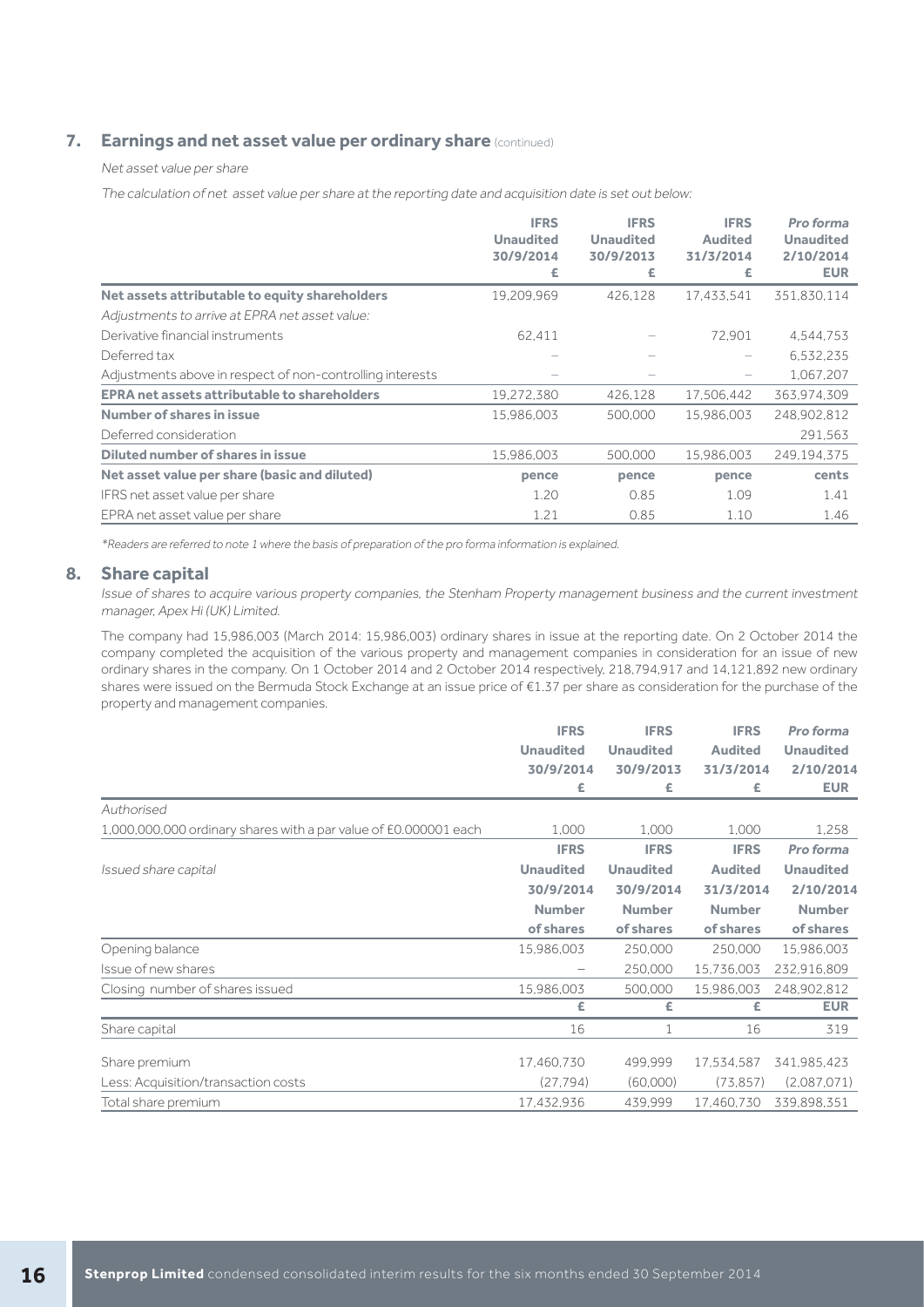### **8.** Share capital (continued)

#### Translation of share capital (continued)

In terms of the acquisition, the company committed to issue 291,563 ordinary shares to directors (the estimated value of which was €400,000 at the time) over a two-year period subject to those directors still being employed. Although this represents a share based payment under IFRS 2: Share Based Payments this has been treated as a cost of the shares issued and has been classified as a liability. This treatment is not consistent with the Group's policy to recognise the fair value of share based payments in a sharebased payment reserve over the vesting period; however, management considers the impact of the difference in treatment to be immaterial.

#### Translation of share capital

Shareholders are referred to the announcement dated 24 October 2014 confirming that, for the purposes of changing the currency denomination of the share capital of the company, a GBP:EUR exchange rate of GBP1.00:EUR1,258 was used at acquisition date, resulting in an authorised share capital of €1,258.00 comprising 1,000,000 common shares of €0.000001258 each.

## **9. Bank loans**

|                                  | <b>IFRS</b>      | <b>IFRS</b>      | <b>IFRS</b>              | Pro forma        |
|----------------------------------|------------------|------------------|--------------------------|------------------|
|                                  | <b>Unaudited</b> | <b>Unaudited</b> | <b>Audited</b>           | <b>Unaudited</b> |
|                                  | 30/9/2014        | 30/9/2013        | 31/3/2014                | 2/10/2014        |
|                                  | £                | £                | £                        | <b>EUR</b>       |
| Opening balance                  | 10,400,000       |                  | $\overline{\phantom{m}}$ | 13,312,000       |
| Acquisitions                     |                  | -                | 10.396.777               | 313.642.579      |
| Amortisation of transaction fees | (35, 394)        |                  | 3.223                    | (45, 304)        |
| Closing balance                  | 10,364,606       |                  | 10,400,000               | 326.909.275      |

Pro forma debt at 2 October 2014:

|                                      |                 |                                      |            |                          |               |                 | Weighted    |
|--------------------------------------|-----------------|--------------------------------------|------------|--------------------------|---------------|-----------------|-------------|
|                                      |                 |                                      |            |                          | <b>Net</b>    | Average         | average     |
|                                      | <b>Property</b> | Loan                                 |            | Loan to                  | debt to       | <i>interest</i> | duration to |
|                                      | value           | value                                | Cash       | value                    | value         | rate            | expiry      |
| <b>Property/Portfolio</b>            | €               | €                                    | €          | $\frac{0}{0}$            | $\frac{0}{0}$ | $\frac{9}{6}$   | (years)     |
| United Kingdom                       | 279,315,200     | (115.645.513)                        | 24,620,617 | 41.4                     | 32.6          | 4.38            | 1.52        |
| Switzerland                          | 145.204.324     | (84.197.385)                         | 3.310.251  | 58.0                     | 55.7          | 1.97            | 2.50        |
| Germany                              | 189,569,641     | (127.066.378)                        | 16,601,615 | 67.0                     | 58.3          | 2.29            | 2.39        |
| Total                                | 614.089.165     | (326,909,276) 44,532,483             |            | 53.2                     | 46.0          | 2.95            | 2.11        |
| Held in associate and joint venture: |                 |                                      |            |                          |               |                 |             |
| Nova Eventis                         | 78,651,640      | (46, 211, 171)                       | 3,380,425  | 58.8                     | 54.5          | 4.00            | 1.82        |
| Care Homes Portfolio                 | 33,412,000      | (24.035.967)                         | 895.613    | 71.9                     | 69.3          | 2.61            | 3.86        |
| <b>Portfolio total</b>               | 726,152,805     | $(397, 156, 414)$ 48,808,521         |            |                          |               |                 |             |
| Less minority interests              | (6.089.400)     | 4,331,787                            | (224.741)  | $\overline{\phantom{0}}$ |               |                 |             |
| <b>Portfolio total (excluding</b>    |                 |                                      |            |                          |               |                 |             |
| minorities)                          |                 | 720,063,405 (392,824,627) 48,583,780 |            | 54.6                     | 47.8          | 3.06            | 2.18        |

### **10. Financial risk management**

The Group is exposed to a variety of financial risk: market risk, credit risk and liquidity risk. The overall risk management strategy seeks to minimise the potential adverse effects on the Group's financial performance. Certain risk exposures are hedged via the use of financial derivatives. The risks faced by the Group have not significantly changed compared to those disclosed in the consolidated financial statements for the year ended 31 March 2014 with the exception of the following.

Fair value of financial instruments

The following table summarises the Group's financial assets and liabilities into categories required by IFRS7 Financial instrumentsdisclosures. The directors consider that the carrying amounts of financial assets and financial liabilities recorded at amortised cost in the financial statements approximate their fair values.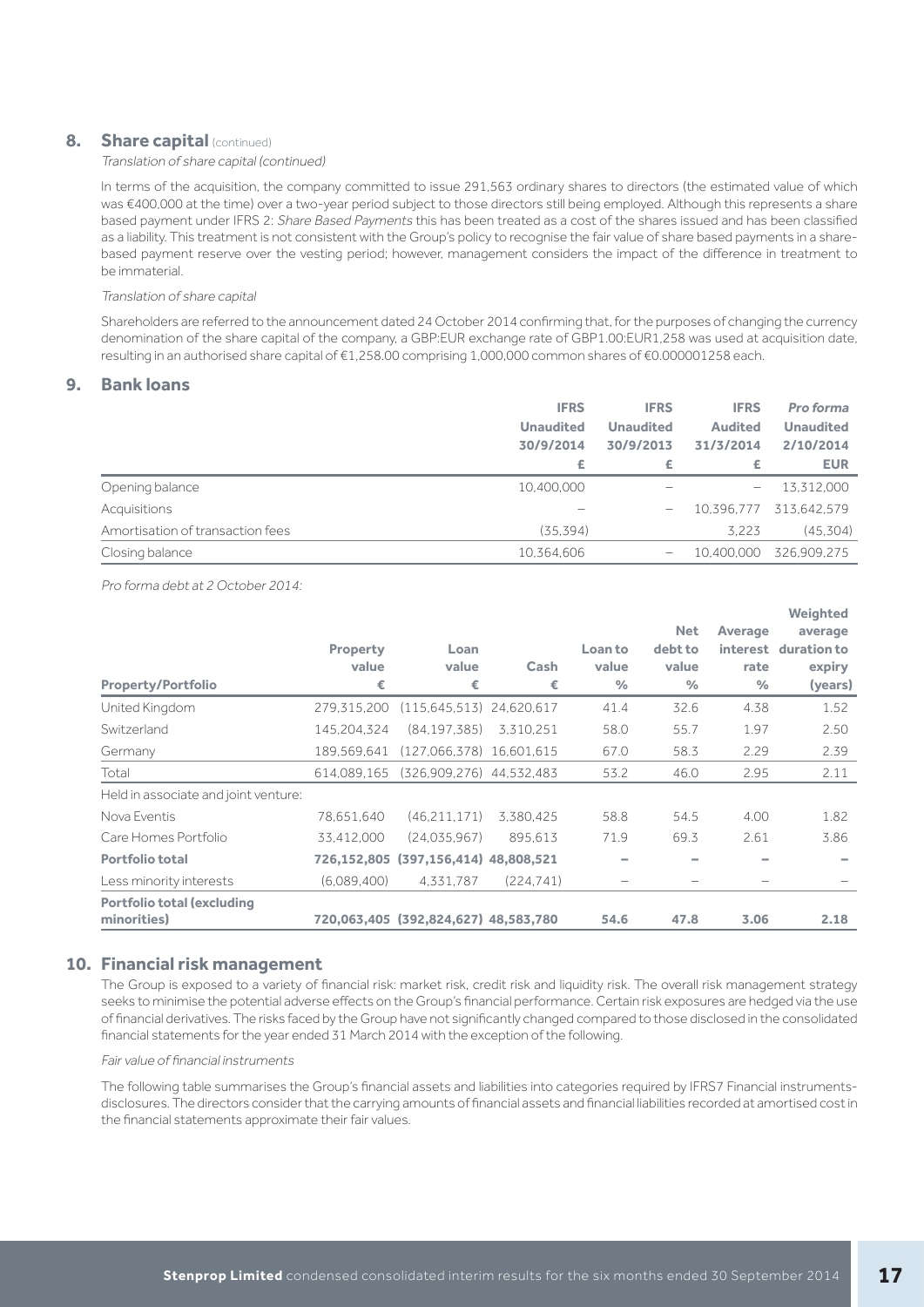## **10. Financial risk** (continued)

Fair value of financial instruments (continued)

|                              | <b>Held at</b><br>fair value<br>through<br>other com-<br>prehensive<br>income<br>€ | <b>Held</b> at<br>fair value<br>through<br>profit<br>and loss<br>€ | <b>Held at</b><br>amortised<br>cost<br>€ | <b>Total</b><br>carrying<br>amount<br>2 October<br>2014<br>€ |
|------------------------------|------------------------------------------------------------------------------------|--------------------------------------------------------------------|------------------------------------------|--------------------------------------------------------------|
| <b>Financial assets</b>      |                                                                                    |                                                                    |                                          |                                                              |
| Trading instruments          |                                                                                    | 314,196                                                            |                                          | 314,196                                                      |
| Cash and cash equivalents    |                                                                                    | -                                                                  | 44,532,483                               | 44,532,483                                                   |
| Accounts receivable          |                                                                                    |                                                                    | 2,944,198                                | 2,944,198                                                    |
| Other debtors                |                                                                                    |                                                                    | 546,559                                  | 546,559                                                      |
| Prepayments                  |                                                                                    |                                                                    | 410,637                                  | 410,637                                                      |
|                              |                                                                                    | 314,196                                                            | 48,433,877                               | 48,748,073                                                   |
| <b>Financial liabilities</b> |                                                                                    |                                                                    |                                          |                                                              |
| Loans                        |                                                                                    |                                                                    | 326,909,275                              | 326,909,275                                                  |
| Other loans and interest     |                                                                                    |                                                                    | 22,093                                   | 22,093                                                       |
| Interest rate swaps          | 79,886                                                                             | 4,464,867                                                          |                                          | 4,544,753                                                    |
| Accounts payable             |                                                                                    | -                                                                  | 15,319,774                               | 15,319,774                                                   |
|                              | 79,886                                                                             | 4,464,867                                                          | 342,251,142                              | 346,795,895                                                  |
|                              |                                                                                    |                                                                    |                                          |                                                              |

|                              | <b>Held at</b><br>fair value<br>through<br>other com-<br>prehensive<br>income | <b>Held at</b><br>fair value<br>through<br>profit<br>and loss | <b>Held at</b><br>cost | <b>Total</b><br>carrying<br>amount<br>amortised 30 September<br>2014 |
|------------------------------|-------------------------------------------------------------------------------|---------------------------------------------------------------|------------------------|----------------------------------------------------------------------|
|                              | £                                                                             | £                                                             | £                      | £                                                                    |
| <b>Financial assets</b>      |                                                                               |                                                               |                        |                                                                      |
| Trading instruments          |                                                                               | 245,466                                                       |                        | 245,466                                                              |
| Cash and cash equivalents    |                                                                               | -                                                             | 1,778,344              | 1,778,344                                                            |
| Accounts receivable          |                                                                               |                                                               | 143,213                | 143,213                                                              |
| Other debtors                |                                                                               |                                                               | 20,643                 | 20,643                                                               |
| Prepayments                  |                                                                               |                                                               | 58,500                 | 58,500                                                               |
|                              |                                                                               | 245,466                                                       | 2,000,700              | 2,246,166                                                            |
| <b>Financial liabilities</b> |                                                                               |                                                               |                        |                                                                      |
| Loans                        |                                                                               | -                                                             | 10,364,606             | 10,364,606                                                           |
| Interest rate swaps          | 62,411                                                                        |                                                               |                        | 62,411                                                               |
| Accounts payable             |                                                                               | -                                                             | 1,159,180              | 1,159,180                                                            |
|                              | 62,411                                                                        | -                                                             | 11,523,786             | 11,586,197                                                           |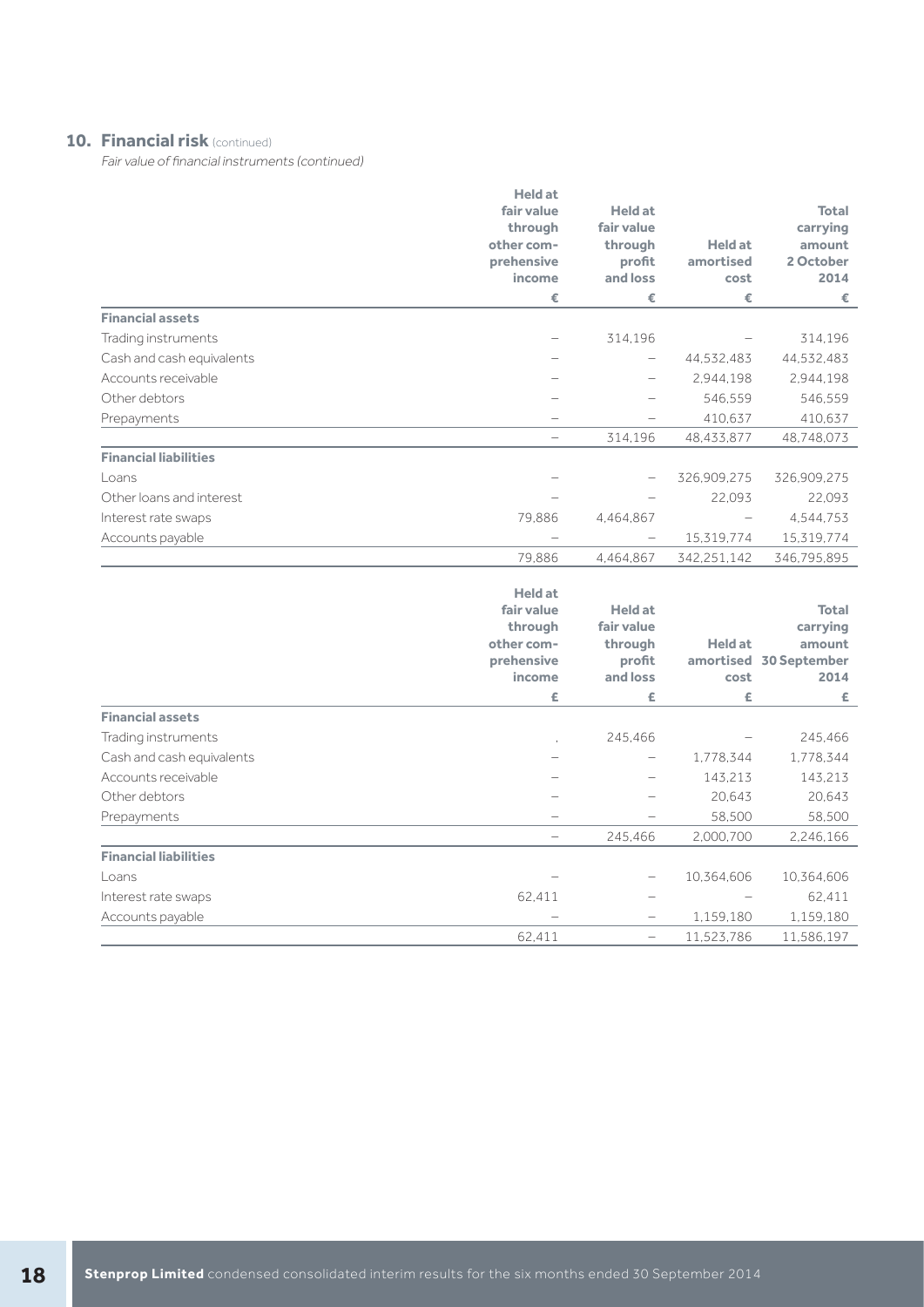## **10. Financial risk** (continued)

Fair value of financial instruments (continued)

|                              | <b>Held at</b><br>fair value<br>through<br>other com-<br>prehensive<br>income<br>£ | <b>Held at</b><br>fair value<br>through<br>profit<br>and loss<br>£ | <b>Held at</b><br>amortised<br>cost<br>£ | <b>Total</b><br>carrying<br>amount<br>31 March<br>2014<br>£. |
|------------------------------|------------------------------------------------------------------------------------|--------------------------------------------------------------------|------------------------------------------|--------------------------------------------------------------|
| <b>Financial assets</b>      |                                                                                    |                                                                    |                                          |                                                              |
| Trading instruments          |                                                                                    | 236,766                                                            |                                          | 236,766                                                      |
| Cash and cash equivalents    |                                                                                    |                                                                    | 1,380,526                                | 1,380,526                                                    |
| Accounts receivable          |                                                                                    |                                                                    | 212,931                                  | 212,931                                                      |
|                              |                                                                                    | 236,766                                                            | 1,593,457                                | 1,830,223                                                    |
| <b>Financial liabilities</b> |                                                                                    |                                                                    |                                          |                                                              |
| Loans                        |                                                                                    |                                                                    | 10,400,000                               | 10,400,000                                                   |
| Interest rate swaps          | 72,901                                                                             |                                                                    |                                          | 72,901                                                       |
| Accounts payable             |                                                                                    | $\qquad \qquad$                                                    | 1,423,781                                | 1,423,781                                                    |
|                              | 72.901                                                                             | -                                                                  | 11,823,781                               | 11,896,682                                                   |

The table below analyses the Group's financial instruments carried at fair value, by valuation method. The different levels have been defined as follows:

• Level 1: quoted prices (unadjusted) in active markets for identical assets or liabilities.

• Level 2: inputs other than quoted prices included within Level 1 that are observable for the asset or liability, either directly (i.e. as prices) or indirectly (i.e. derived from prices).

• Level 3: inputs for the asset or liability that are not based on observable market data (unobservable inputs).

|                                  | <b>Total financial</b> |                                 |                    |            |  |
|----------------------------------|------------------------|---------------------------------|--------------------|------------|--|
|                                  | <b>Instruments</b>     |                                 |                    |            |  |
|                                  | recognised             | <b>Designated at fair value</b> |                    |            |  |
|                                  | at fair value          | Level 1                         | Level <sub>2</sub> | Level 3    |  |
| 30 September 2014                | £                      | £                               | £                  | £.         |  |
| Assets                           |                        |                                 |                    |            |  |
| Investment properties            | 28,550,000             |                                 |                    | 28,550,000 |  |
| Investment in listed securities  | 245.466                | 245.466                         |                    |            |  |
| <b>Total assets</b>              | 28,795,466             | 236,766                         | -                  | 28,550,000 |  |
| Liabilities                      |                        |                                 |                    |            |  |
| Derivative financial liabilities | 62.411                 |                                 | 62.411             |            |  |
| <b>Total liabilities</b>         | 62,411                 | $\hspace{0.1mm}-\hspace{0.1mm}$ | 62,411             |            |  |
| 30 September 2013                |                        |                                 |                    |            |  |
| Assets                           |                        |                                 |                    |            |  |
| Investment in listed securities  | 216,767                | 216,767                         |                    |            |  |
| <b>Total assets</b>              | 216,767                | 216,767                         | -                  |            |  |
| 31 March 2014                    |                        |                                 |                    |            |  |
| Assets                           |                        |                                 |                    |            |  |
| Investment properties            | 27,500,000             |                                 |                    | 27,500,000 |  |
| Investment in listed securities  | 236,766                | 236,766                         | -                  |            |  |
| <b>Total assets</b>              | 27,736,766             | 236,766                         | -                  | 27,500,000 |  |
| Liabilities                      |                        |                                 |                    |            |  |
| Derivative financial liabilities | 72.901                 |                                 | 72.901             |            |  |
| <b>Total liabilities</b>         | 72,901                 | $\sim$                          | 72,901             |            |  |
|                                  |                        |                                 |                    |            |  |

Interest Rate Swap Agreements:

In order to manage the interest rate risks arising from the Group's operations and its sources of finance the Group enters into interest rate swap agreements. The interest rate swaps are employed by the Group to convert the Group's borrowings from floating to fixed interest rates and are detailed below. It is the Group's policy that no economic trading in derivatives is undertaken.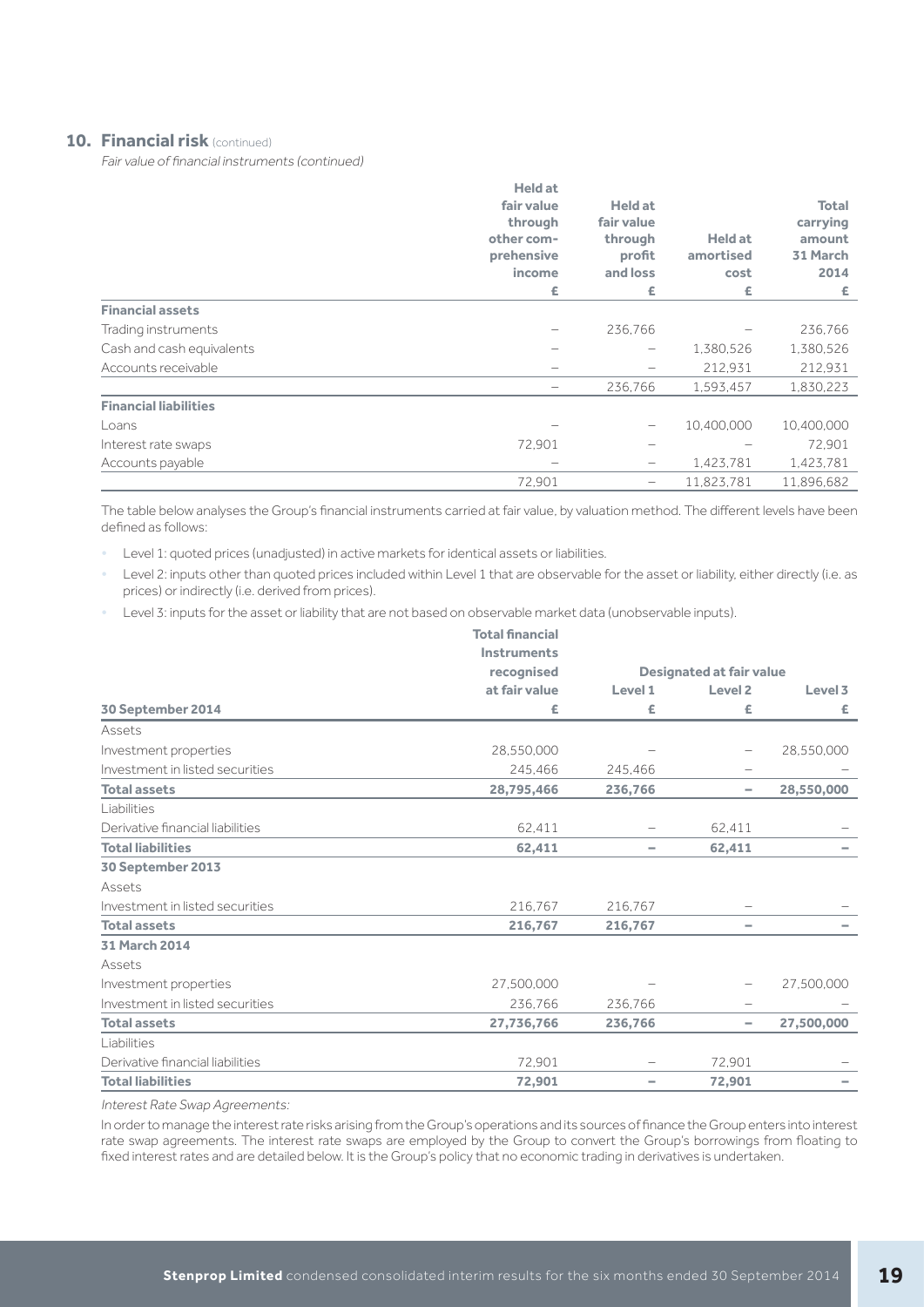## **10. Financial risk** (continued)

Interest Rate swap agreements (continued)

In accordance with the terms of the borrowing arrangements, the Group has entered into interest rate swap agreements. The interest rate swaps are used to manage the interest rate profile of financial liabilities and eliminate future exposure to interest rate fluctuations.

The following table sets out the interest rate swap agreements that have a Group company as the counter-party to the commercial bank providing the interest rate swap swap at 2 October 2014. Prior to the acquisition of the property companies on 2 October 2014, the only existing swap agreement was held by the AprexHi Portfolio which is separately disclosed under Existing swap in the table below.

|                                                                   |                  |                 | Swap          | Pro forma<br><b>Unaudited</b> |
|-------------------------------------------------------------------|------------------|-----------------|---------------|-------------------------------|
|                                                                   | <b>Effective</b> | <b>Maturity</b> | rate          | fair value                    |
| <b>Facility</b>                                                   | date             | date            | $\frac{0}{0}$ | 10/2/2014                     |
| <b>UK</b>                                                         |                  |                 |               |                               |
| Euston House                                                      | 01/04/2014       | 31/10/2016      | 2.04          | (486.193)                     |
| Pilgrim Street                                                    | 01/04/2014       | 29/03/2016      | 2.71          | (1, 223, 523)                 |
| Hollandbay Portfolio                                              | 01/04/2014       | 25/03/2015      | 286           | (63, 479)                     |
| <b>SWISS</b>                                                      |                  |                 |               |                               |
| Algy-Sissach                                                      | 01/04/2014       | 31/03/2017      | 0.91          | (78,989)                      |
| Bruce – Chiasso                                                   | 01/04/2014       | 31/03/2017      | 1.90          | (197, 873)                    |
| Clint - Interlaken Part 1                                         | 01/04/2014       | 31/03/2015      | 1.48          | (21, 294)                     |
| Clint-Interlaken Part 2                                           | 01/04/2014       | 31/03/2017      | 1.75          | (81,963)                      |
| David - Cham Part. 1                                              | 01/04/2014       | 31/03/2015      | 1.56          | (57.195)                      |
| David - Cham Part 2                                               | 01/04/2014       | 31/03/2017      | 1.73          | (201, 518)                    |
| Kantone                                                           | 01/04/2014       | 31/03/2017      | 0.70          | (827.826)                     |
| Polo                                                              | 01/04/2014       | 31/03/2017      | 0.73          | (413,016)                     |
| Germany                                                           |                  |                 |               |                               |
| Bikemax Century 1                                                 | 01/04/2014       | 31/12/2017      | 1.00          | (278, 129)                    |
| <b>Bikemax Century 2</b>                                          | 01/04/2014       | 31/12/2017      | 1.08          | (132, 430)                    |
| Bikemax Century 2 Cap                                             | 01/04/2014       | 31/12/2017      | 1.85          | 1,273                         |
| Aldi Portfolio                                                    | 01/04/2014       | 30/04/2018      | 0.83          | (375, 798)                    |
| Neukolln                                                          | 01/04/2014       | 31/12/2014      | 1.13          | (26, 914)                     |
| Total acquired swaps - on balance sheet                           |                  |                 |               | (4,464,867)                   |
| Existing swap:                                                    |                  |                 |               |                               |
| ApexHi Portfolio                                                  | 01/04/2014       | 22/12/2016      | 1.70          | (79, 886)                     |
| Total swaps - on balance sheet                                    |                  |                 |               | (4, 544, 753)                 |
| Swaps included in Investments in associates and<br>joint ventures |                  |                 |               |                               |
| Care Homes-Braunshweig                                            | 01/04/2014       | 31/03/2018      | 2.43          | (332,739)                     |
| Care Homes - Dessau                                               | 01/04/2014       | 31/03/2018      | 2.43          | (315, 172)                    |
| Care Homes-Keppeln                                                | 01/04/2014       | 31/12/2018      | 2.80          | (427, 028)                    |
| Care Homes - Winzlar                                              | 01/04/2014       | 31/12/2018      | 2.80          | (284, 685)                    |
| Nova Eventis                                                      | 01/04/2014       | 24/07/2016      | 0.80          | (586.998)                     |
| <b>Total swaps</b>                                                |                  |                 |               | (6,491,375)                   |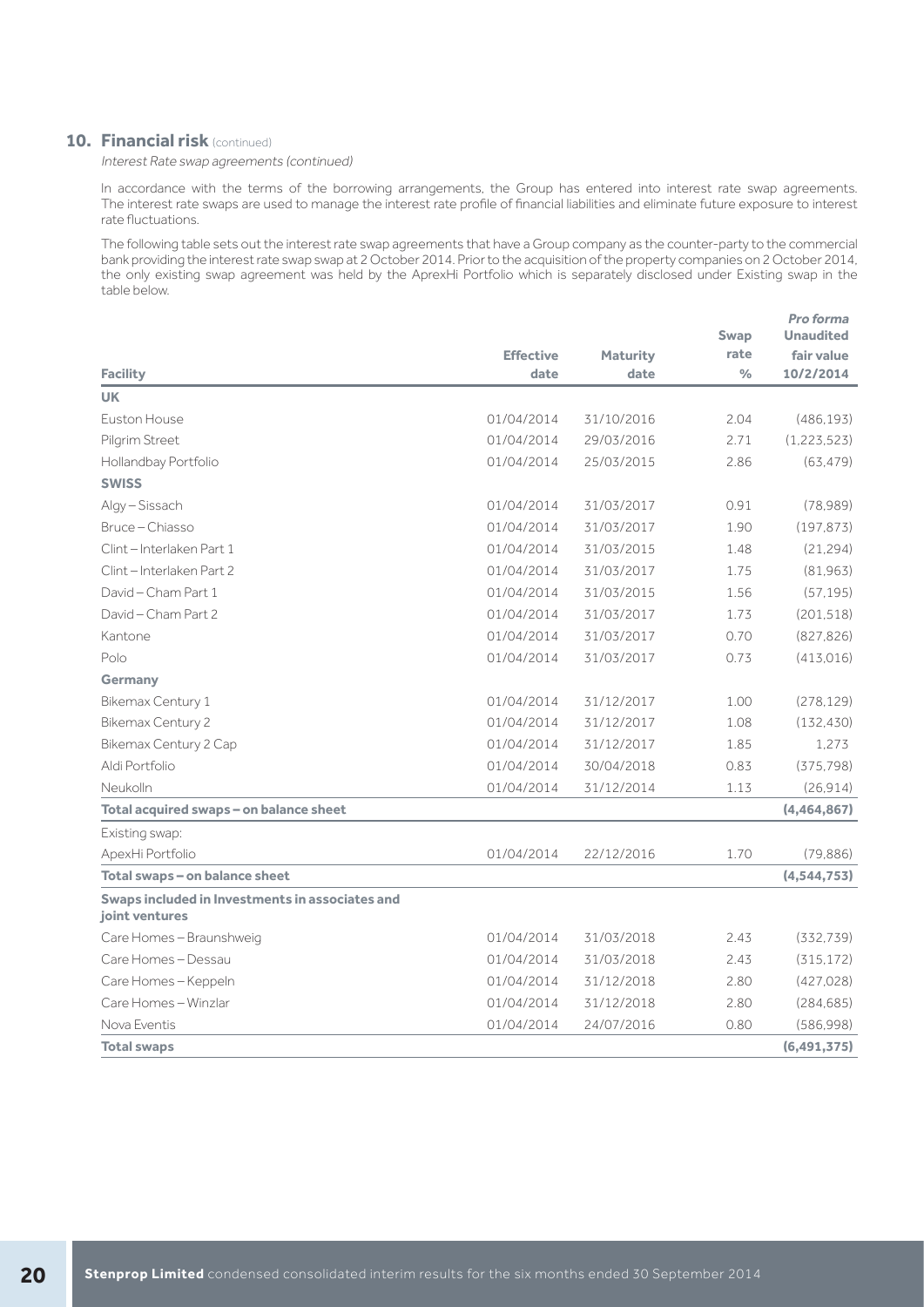### **11. Investment in subsidiaries**

During the period the Group incorporated the following companies:

| <b>Name</b>                | <b>Jurisdiction</b> |           | Cost<br>S | <b>Net assets</b><br>acquired<br>\$. |
|----------------------------|---------------------|-----------|-----------|--------------------------------------|
| Stenprop (UK) Limited      | <b>BVI</b>          | 01/7/2014 | 100       | 100                                  |
| Stenprop (Germany) Limited | <b>BVI</b>          | 01/7/2014 | 100       | 100                                  |
| Stenprop (Swiss) Limited   | <b>BVI</b>          | 01/7/2014 | 100       | 100                                  |

The principal activity for each of these companies was to hold shares in the underlying property companies acquired.

#### **12. Related parties transactions**

Parties are considered related if one party has control, joint control or significant influence over the other party in making financial and operating decisions.

Related parties transactions in the six months prior to completion of the Stenprop Transaction

An entity in which Gerald Leissner and Pauline Goetsch have a direct and indirect beneficial interest respectively is one of the promoters of Stenprop (formally GoGlobal Properties Limited ("the Company")).

An entity in which Sean Melnick has an indirect beneficial interest, arising from his indirect beneficial interest in Peregrine Holdings Limited, was one of the promoters of the Company.

In undertaking due diligence prior to 30 September 2014 on a portfolio of properties in Germany, the promoters provided £300,000 to Stenprop. At 30 September 2014 estimated costs incurred amounted to £238,489 (March 2014: £271,088). The balance of £61,510 was repayable to the promoters. In addition, the promoters have paid and underwritten further expenses and costs associated with the issue and listing of shares on the BSX and AltX in the amount of £206,132 (an additional £73,857 having been borne by the Group). Following the acquisition of ApexHi (UK) Limited, none of these costs is refundable and Stenprop has no outstanding liabilities to the promoters.

#### ApexHi UK Limited ("APUK"), the investment advisor to the Group

Pauline Goetsch, Gerald Leissner and Sean Melnick were directors of APUK, until their resignation on 2 October 2014.

Under the terms of a property advisory agreement entered into between ApexHi and APUK, which was novated to the Company on 26 March 2014, APUK was responsible for advising the Group in relation to its financial strategy and business plans, including all aspects of investment in property and for managing the properties acquired by the Group. In respect thereof, APUK was paid a fee equal to one quarter of 1.25% of the aggregate of the Group's net asset value and the Group's indebtedness which was payable quarterly in arrears. The agreement terminated with effect from 2 October 2014.

During the period, the Group was charged £175,531 (March 2014: £5,830) by APUK for investment advisory services in accordance with the agreement. Unpaid fees at 30 September amount to £Nil (March 2014: £87,282). The entity was acquired by the Group on 2 October 2014.

Apex Fund Services Limited ("AFSL"), the Bermudian Company Secretary

Sharon Ward resigned as a director on 25 September 2013. David Brown who is also an employee of AFSL was appointed on the same day.

During the period AFSL charged fees of £1,755 (March 2014: £1,838) to the Group. At 30 September 2014, the Group owed AFSL £2,618 (March 2014: £1,226).

#### Acquisition by Stenprop of the Stenham Property Portfolio ('Stenprop Transaction')

It was the aligned and common interests amongst the parties which gave rise to the opportunity for the transaction to be structured. Nevertheless, in several cases various ownership interests and/or directors have an interest which falls to be disclosed in relation to the three principal aspects of the Stenprop Transaction, as described below.

The three principal aspects are:

- the sale to Stenprop by the various funds managed by Stenham Property of the interests in the 45 properties previously managed by Stenham Property by the various funds managed by Stenham Property and owned by the various funds;
- the sale to Stenprop of Stenham Property by, firstly, Stenham Group Limited, a wholly owned subsidiary of Stenham Limited, which in turn is indirectly held as to 70.78% by Peregrine Holdings Limited (which owned 29.14% of the issued share capital in Stenprop at 30 September 2014), and, secondly, Paul Arenson, who had an effective 10% interest in Stenham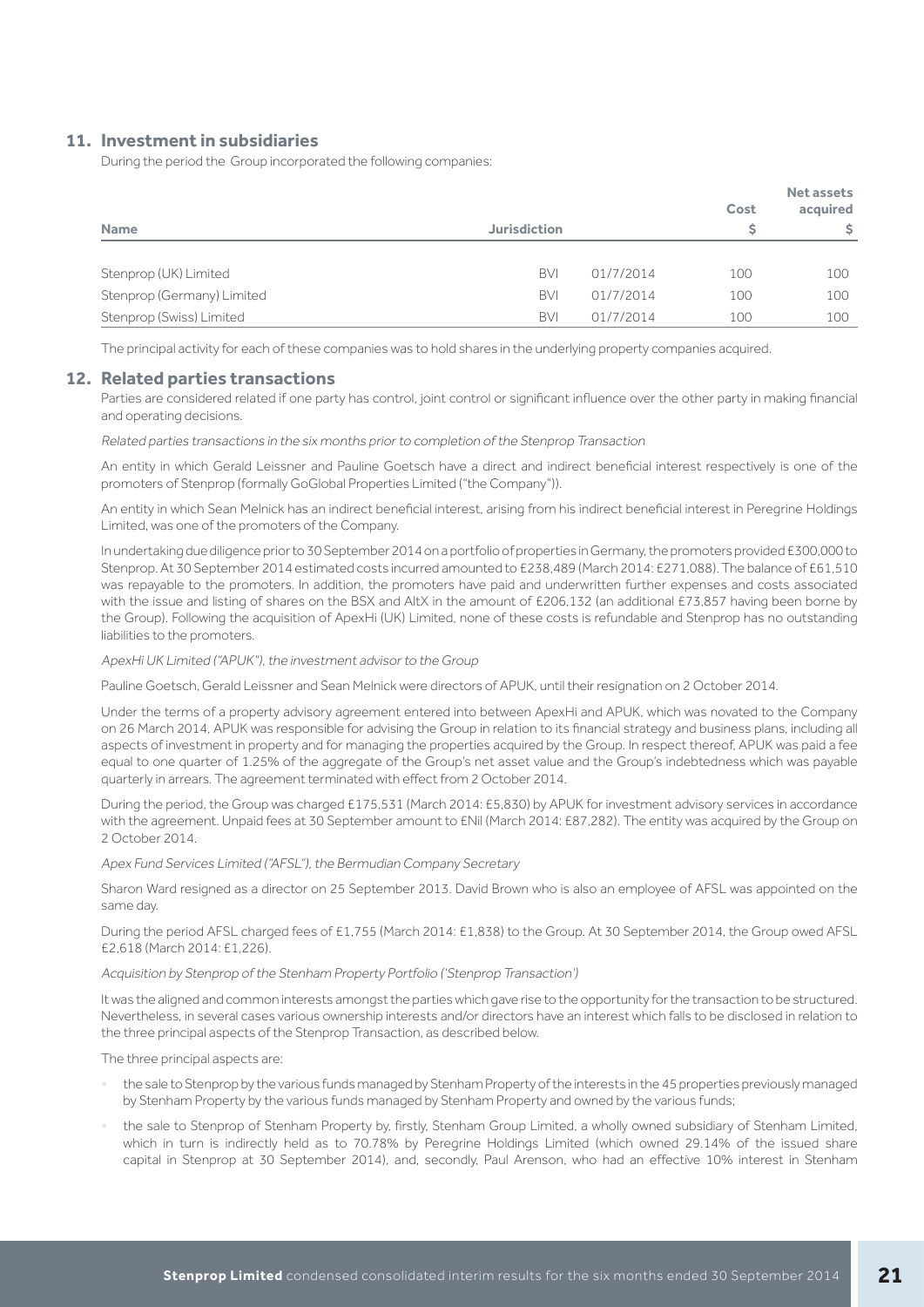## **12. Related parties transactions** (continued)

Acquisition by Stenprop of the Stenham Property Portfolio ('Stenprop Transaction') (continued)

Property. The aggregate consideration for the sale was €15,600,000 settled in Stenprop Shares at the Issue Price. These shares comprise 4.6% of the Share Capital of Stenprop; and

• the sale to Stenprop of ApexHi UK Limited, being the company managing the ApexHi Portfolio. The consideration for the sale was €3,774,000 settled in Stenprop shares at the Issue Price. These shares comprise 1.1% of the share capital of Stenprop.

Shareholders should note the following in relation to persons or entities having potential conflicts of interest:

#### **Peregrine Holdings Limited** ("Peregrine")

Peregrine had an indirect interest of 63.7% in Stenham Property Holdings Limited and (before implementation of the Stenprop Transaction) a 29.4% interest in Stenprop. Peregrine also had an interest of 40% in ApexHi UK Limited.

#### **Sean Melnick**

Sean Melnick is the non-executive chairman of Peregrine and Stenham Limited and has a 12.3% interest in the share capital of Peregrine.

#### **Paul Arenson**

Paul Arenson is a director of Stenham Limited and Stenprop Management Limited and has an indirect 7.85% interest in the share capital of Stenham Limited and an effective 10% interest in Stenprop Management Limited. He also has indirect interests in various companies which were acquired by Stenprop as set out below:.

## **Company Effective indirect percentage ownership**

| COLLIDGITY                                          | <u>Literative indirect percentage ownership</u> |
|-----------------------------------------------------|-------------------------------------------------|
| Bavaria Property Company Limited                    | 11.64%                                          |
| <b>Branthill Holdings Limited</b>                   | 18.04%                                          |
| Maplebeck Properties Limited                        | 0.71%                                           |
| Southwell Property Company Limited                  | 0.95%                                           |
| Stenham German Property Portfolio 2 Limited         | 0.36%                                           |
| Stenham German Property Portfolio 3 Limited         | 0.82%                                           |
| Stenham Swiss Property Portfolio Limited            | 0.60%                                           |
| Stenham UK Property Portfolio 2 Accumulator Limited | 0.43%                                           |
| Stenham UK Property Portfolio 2 Limited             | 3.58%                                           |
| Stenham UK Property Portfolio 3 Limited             | 1.39%                                           |

#### **Gerald Leissner**

As a promoter of Stenprop, Gerald Leissner had an indirect 13.3% interest in the share capital of ApexHi UK Limited. He is also the non-executive Chairman of Stenprop.

#### **Michael Fienberg**

Michael Fienberg is a director of Stenham Limited and of Stenprop Advisors Limited (formerly Stenham Property Finance Limited). He is also a director a number of the funds who sold their underlying properties to Stenprop and has an indirect interest in one of the companies which was acquired by Stenprop as set out below:

| Company                           | <b>Effective indirect percentage ownership</b> |
|-----------------------------------|------------------------------------------------|
| <b>Branthill Holdings Limited</b> | 1.49%                                          |

#### **Neil Marais**

Neil Marais is a director Stenprop Advisors Limited and a number of the funds who sold their underlying properties to Stenprop.

Directors' interests in the Company at 2 October 2014:

| <b>Director</b>  | <b>Shares held in Stenprop</b> |
|------------------|--------------------------------|
| Paul Arenson     | 5,017,606.00                   |
| Steve Ball       | 323,542.00                     |
| Michael Fienberg | 78,498.00                      |
| Gerald Leissner  | 422,034.00                     |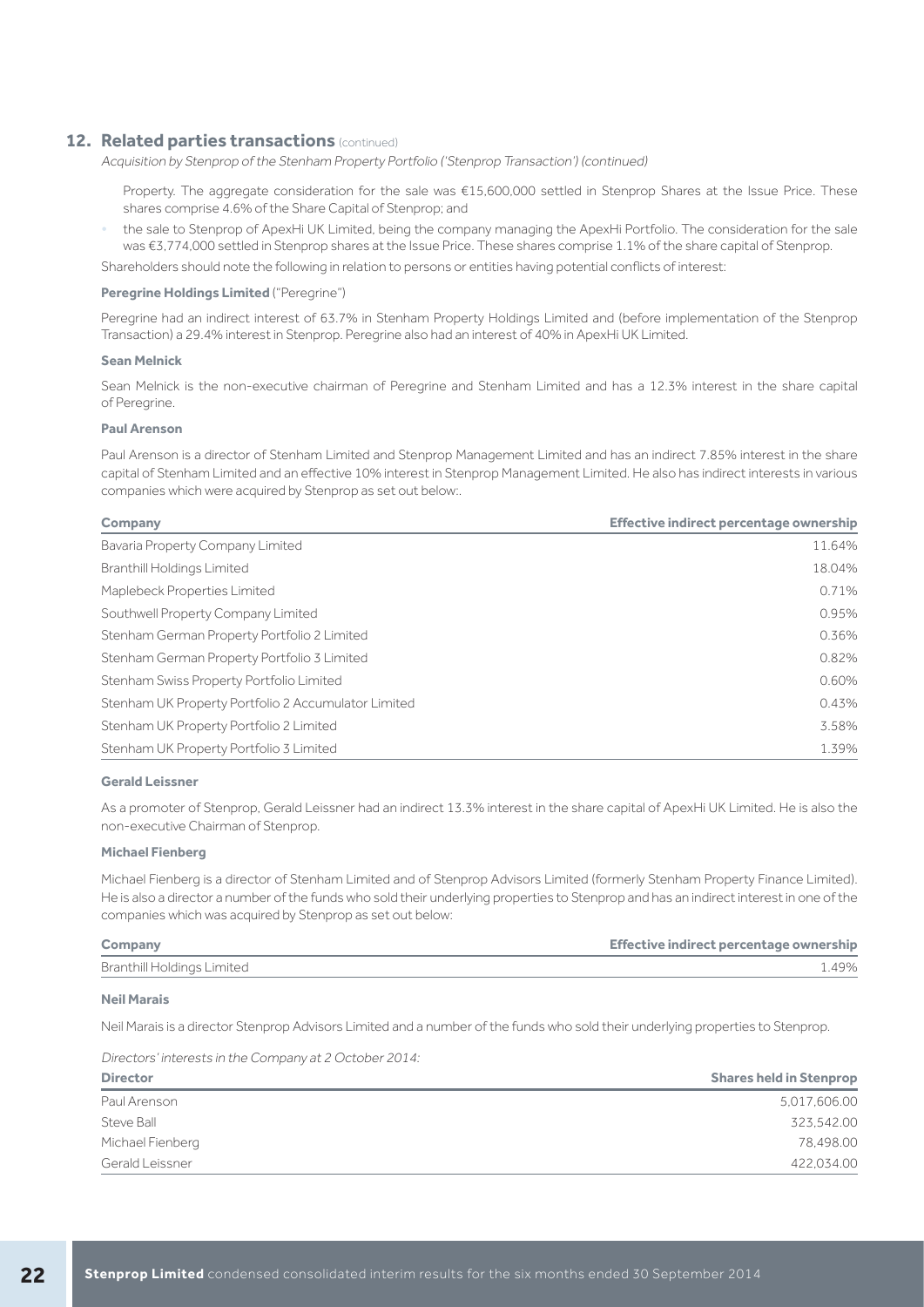## **13. Subsequent events**

#### Changes in functional and presentation currency

Effective 2 October 2014, the company changed its functional and presentation currency from British Pounds (GBP) to Euro (EUR). Going forward, the financial statements will be presented in Euro because that is the currency of the primary economic environment in which the Group operates. The functional currency of the Group is also considered to be Euro and was implemented from acquisition date being the 1 October 2014. This is a change in the functional currency from the prior reporting period.

Prior to 2 October 2014, the Group reported its annual, interim and quarterly Consolidated Statements of Financial Position and related Consolidated Statements of Comprehensive Income, Consolidated Statements of Cash Flows and Consolidated Statements of Changes in Equity in GBP. In making this change in functional and presentation currency, the Group followed the recommendations set out in IAS 21, The Effects of Changes in Foreign Exchange Rates. The audited and unaudited IFRS financial statements before and for the six months ended 30 September 2014 were prepared in GBP. All pro forma references included herein were calculated by translating the IFRS unaudited GBP amounts at 30 September 2014 at an agreed GBP:EUR exchange rate of GBP1.00:EUR1.258. The average exchange rate of €1.243:£1 for the six-month period was used to translate the Consolidated Statements of Comprehensive Income.

#### **Acquisitions**

On 1 October 2014, the above subsidiaries acquired the following companies:

| incorporation<br><b>Name</b><br><b>BVI</b><br>Stencap 1 Limited<br><b>BVI</b><br>Stencap 2 Limited<br><b>BVI</b><br>Stencap 3 Limited<br><b>BVI</b><br>Stencap 4 Limited<br><b>BVI</b><br>Davemount Properties Limited<br><b>BVI</b><br>Loveridge Properties Limited<br><b>BVI</b><br>Laxton Properties Limited<br><b>BVI</b><br>Normanton Properties Limited<br>Kantone Holdings Limited<br>Guernsey<br>Spike Investments S.A<br>Lux<br>Bernina Property Holdings Ltd<br>Guernsey<br>Lakewood International N.V<br>Curaçao<br>TB Property Holdings N.V<br>Curaçao | <b>Place of</b> | Ownership |
|--------------------------------------------------------------------------------------------------------------------------------------------------------------------------------------------------------------------------------------------------------------------------------------------------------------------------------------------------------------------------------------------------------------------------------------------------------------------------------------------------------------------------------------------------------------------|-----------------|-----------|
|                                                                                                                                                                                                                                                                                                                                                                                                                                                                                                                                                                    |                 | (%)       |
|                                                                                                                                                                                                                                                                                                                                                                                                                                                                                                                                                                    |                 | 100       |
|                                                                                                                                                                                                                                                                                                                                                                                                                                                                                                                                                                    |                 | 100       |
|                                                                                                                                                                                                                                                                                                                                                                                                                                                                                                                                                                    |                 | 100       |
|                                                                                                                                                                                                                                                                                                                                                                                                                                                                                                                                                                    |                 | 100       |
|                                                                                                                                                                                                                                                                                                                                                                                                                                                                                                                                                                    |                 | 100       |
|                                                                                                                                                                                                                                                                                                                                                                                                                                                                                                                                                                    |                 | 100       |
|                                                                                                                                                                                                                                                                                                                                                                                                                                                                                                                                                                    |                 | 100       |
|                                                                                                                                                                                                                                                                                                                                                                                                                                                                                                                                                                    |                 | 100       |
|                                                                                                                                                                                                                                                                                                                                                                                                                                                                                                                                                                    |                 | 100       |
|                                                                                                                                                                                                                                                                                                                                                                                                                                                                                                                                                                    |                 | 100       |
|                                                                                                                                                                                                                                                                                                                                                                                                                                                                                                                                                                    |                 | 100       |
|                                                                                                                                                                                                                                                                                                                                                                                                                                                                                                                                                                    |                 | 89        |
|                                                                                                                                                                                                                                                                                                                                                                                                                                                                                                                                                                    |                 | 100       |
| <b>BVI</b><br>Leatherback Properties Limited                                                                                                                                                                                                                                                                                                                                                                                                                                                                                                                       |                 | 100       |
| Stenham Properties (Germany) Limited<br>IoM                                                                                                                                                                                                                                                                                                                                                                                                                                                                                                                        |                 | 100       |
| Anarosa Holdings N.V<br>Curaçao                                                                                                                                                                                                                                                                                                                                                                                                                                                                                                                                    |                 | 94.9      |
| CS Property Holding N.V<br>Curaçao                                                                                                                                                                                                                                                                                                                                                                                                                                                                                                                                 |                 | 94.9      |
| Stenham European Shopping Centre Fund Limited<br>Guernsey                                                                                                                                                                                                                                                                                                                                                                                                                                                                                                          |                 | 28.12     |

On 2 October 2014, the Group acquired the following companies:

|                                  | <b>Place of</b> | Ownership |
|----------------------------------|-----------------|-----------|
| <b>Name</b>                      | incorporation   | (%)       |
| Stenham Property Holding Limited | <b>BVI</b>      | 100       |
| Stenham Property Finance Limited | Guernsey        | 100       |
| Stenham Property Limited         | England         | 100       |
| ApexHi UK Limited                | UΚ              | 100       |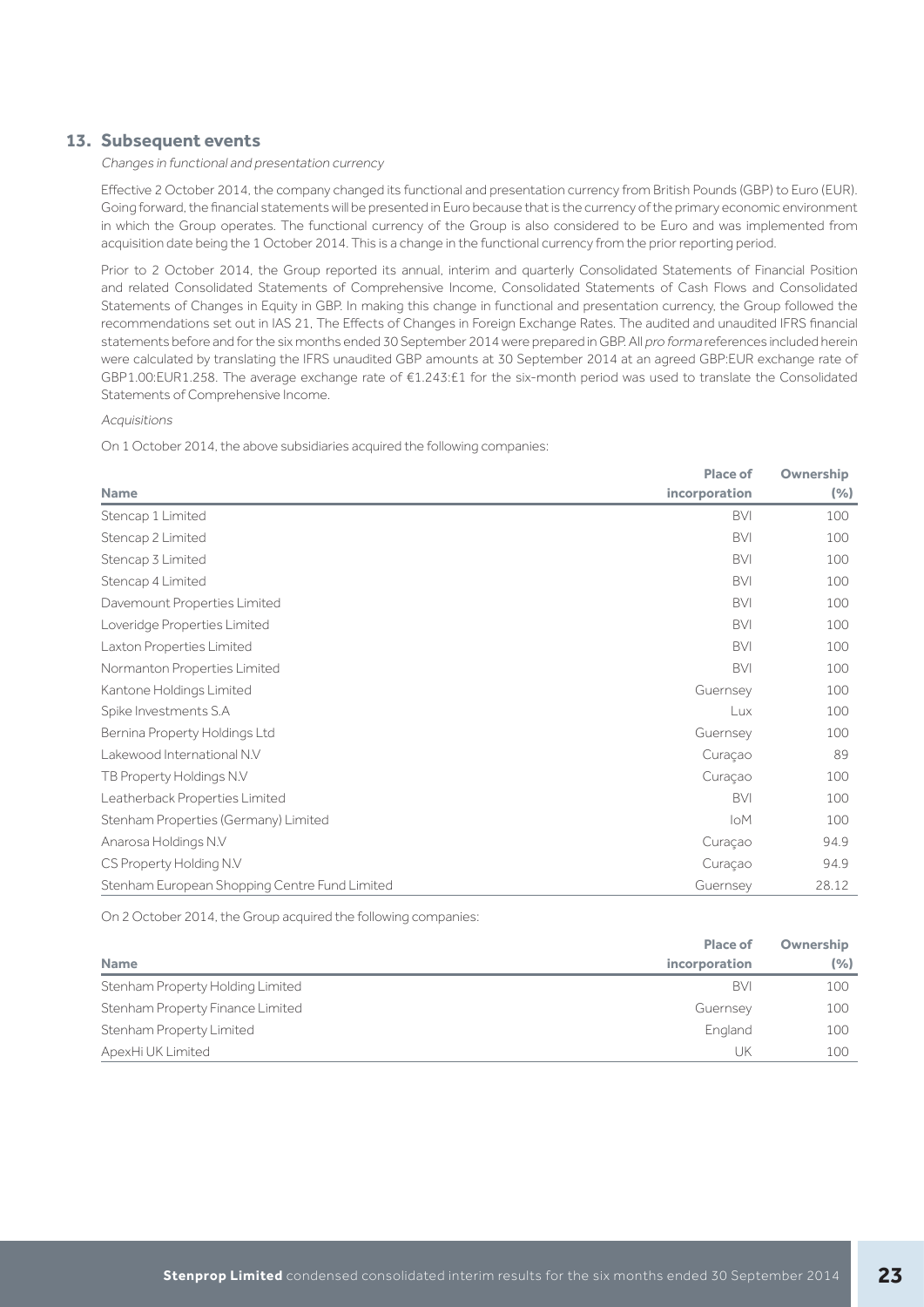### **13. Subsequent events (continued)**

Acquisitions (continued)

The fair value of assets acquired and liabilities assumed were as follows:

|                                             | <b>Stenprop</b><br>(UK)<br>Limited | <b>Stenprop</b><br>(Swiss)<br>Limited | <b>Stenprop</b><br>(Germany)<br><b>Limited</b> | <b>Management</b><br>companies | <b>Total</b> |
|---------------------------------------------|------------------------------------|---------------------------------------|------------------------------------------------|--------------------------------|--------------|
| Effective date of acquisition               | 01/10/2014                         | 01/10/2014                            | 01/10/2014                                     | 02/10/2014                     |              |
| Number of properties (100%)                 | $6*$                               | 13                                    | 20                                             |                                | 39           |
| Number of properties (94.9%)                |                                    |                                       |                                                |                                |              |
| Number of properties in joint venture (50%) |                                    |                                       | 4                                              |                                | 4            |
| Number of properties in associates (28%)    |                                    |                                       |                                                |                                |              |
|                                             |                                    |                                       |                                                |                                | 45           |

\* This figure excludes the eight properties owned by the company before completion.

## **Fair value on acquisition completion date of properties and management companies acquired (EUR)\*\*:**

|                                  | <b>Stenprop</b> | <b>Stenprop</b> | <b>Stenprop</b> |                          |                 |
|----------------------------------|-----------------|-----------------|-----------------|--------------------------|-----------------|
|                                  | (UK)            | (Swiss)         | (Germany)       | <b>Management</b>        |                 |
|                                  | <b>Limited</b>  | Limited         | Limited         | companies                | <b>Total</b>    |
| Investment properties            | 242,771,200     | 145,204,324     | 189,569,641     |                          | 577,545,165     |
| Investment in associate          |                 |                 | 35,081,558      | 31,799                   | 35,113,357      |
| Investment in joint venture      |                 |                 | 8,947,650       |                          | 8,947,650       |
| Property, plant and equipment    |                 |                 | 24              | 9.777                    | 9.801           |
|                                  | 242,771,200     | 145,204,324     | 233,598,872     | 41,576                   | 621,615,972     |
| Net working capital              | (6, 456, 115)   | (1, 257, 665)   | (1,260,573)     | 1,384,941                | (7,589,412)     |
| External debt                    | (102, 378, 817) | (84, 197, 385)  | (127,066,377)   | $\overline{\phantom{m}}$ | (313, 642, 579) |
| Deferred tax                     |                 | (3.721.641)     | (2,810,594)     | —                        | (6, 532, 235)   |
| Derivative financial instruments | (1,773,194)     | (1,879,675)     | (811,998)       |                          | (4,464,867)     |
| Non-controlling interest         |                 |                 | (1,749,801)     |                          | (1,749,801)     |
|                                  | 132,163,074     | 54,147,958      | 99.899.529      | 1,426,517                | 287,637,078     |
| Gain on acquisition              |                 |                 |                 |                          | (9,656,861)     |
| Net assets acquired              |                 |                 |                 |                          | 277,980,217     |
| <b>Purchase consideration</b>    |                 |                 |                 |                          |                 |
| Share issue (EUR)                |                 |                 |                 |                          | 318.791.449     |
| Deferred consideration           |                 |                 |                 |                          | 1,444,969       |
| Less cash                        |                 |                 |                 |                          | (42, 256, 201)  |
|                                  |                 |                 |                 |                          | 277,980,217     |

\*\*In terms of IFRS3: business combinations an acquirer has a period of 12 months from the date of acquisition to finalise the acquisition accounting. Any reference to fair value of the net assets acquired is therefore subject to finalisation.

Stenprop (UK) Limited, Stenprop (Swiss) Limited and Stenprop (Germany) Limited were incorporated during the period to hold the acquired assets. Refer note 11.